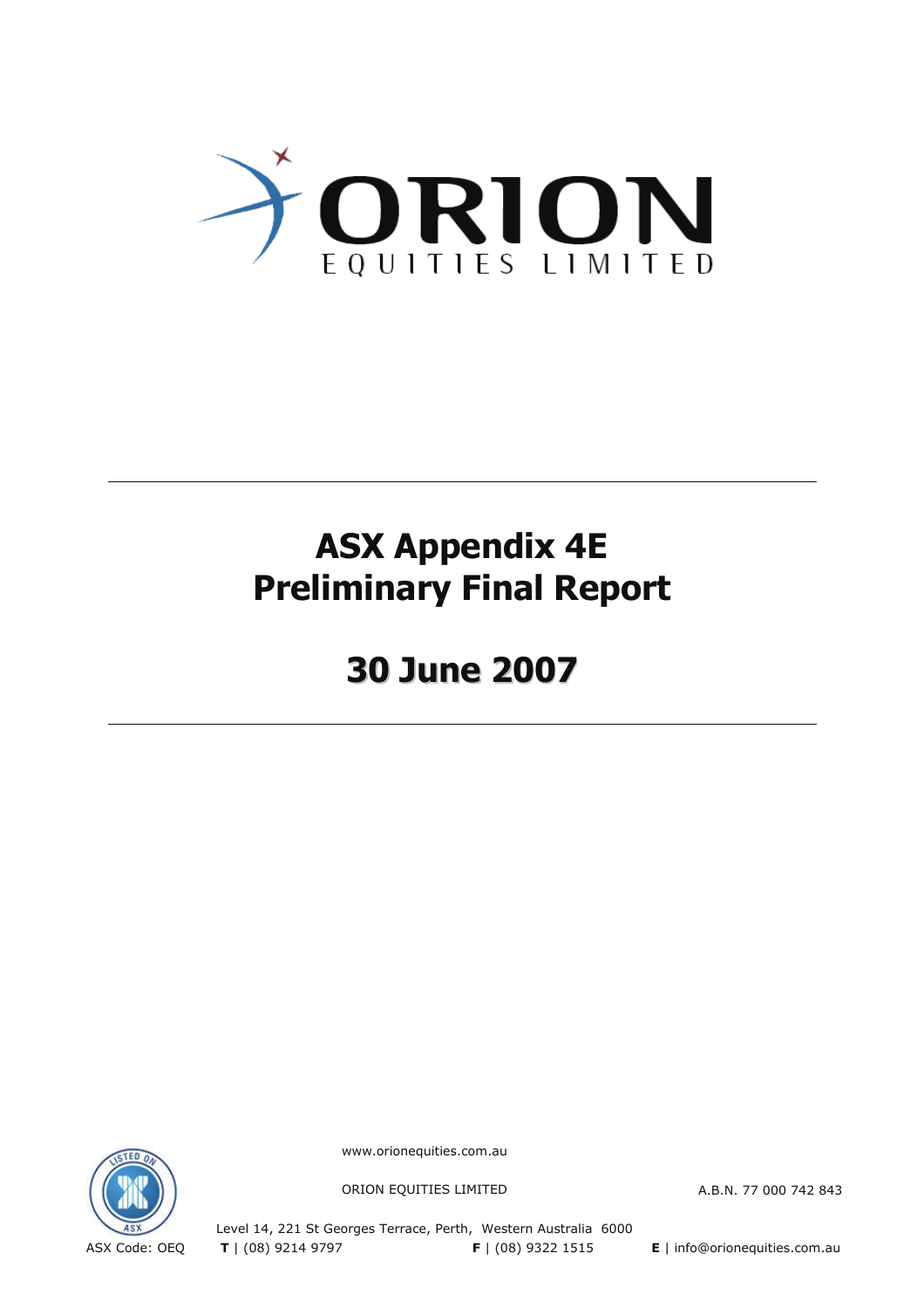| <b>Results For Announcement</b>                                      | $\mathbf{2}$            | <b>BOARD</b>                                                                        |
|----------------------------------------------------------------------|-------------------------|-------------------------------------------------------------------------------------|
| To The Market                                                        |                         | Farooq Khan<br>Executive Chairman<br>William Johnson<br><b>Executive Director</b>   |
| <b>Status of Audit</b>                                               | $\overline{\mathbf{2}}$ | Victor Ho<br><b>Executive Director</b>                                              |
|                                                                      |                         | Yaqoob Khan<br>Non-Executive Director                                               |
| <b>Dividends</b>                                                     | 3                       |                                                                                     |
| <b>Brief Explanation of Results</b>                                  | 3                       | <b>COMPANY SECRETARY</b><br>Victor Ho                                               |
| <b>Associate Entities</b>                                            | 3                       |                                                                                     |
| <b>Controlled Entities</b>                                           | 4                       | PRINCIPAL & REGISTERED OFFICE<br>Level 14, The Forrest Centre                       |
| Commentary On Results<br>And Other Significant Information           | 4                       | 221 St Georges Terrace<br>Perth Western Australia 6000                              |
| <b>Status of Annual General Meeting</b>                              | 6                       | Telephone:<br>$(08)$ 9214 9797<br>Facsimile:<br>(08) 9322 1515                      |
| <b>Income Statement</b>                                              | 7                       | Email:<br>info@orionequities.com.au<br>www.orionequities.com.au<br>Website:         |
| <b>Balance Sheet</b>                                                 | 8                       |                                                                                     |
| Statement of Changes in Equity                                       | 9                       | <b>SHARE REGISTRY</b>                                                               |
| Cash Flow Statement                                                  | 10                      | <b>Advanced Share Registry Services</b><br><b>KMC House</b><br>110 Stirling Highway |
| Notes to Financial Statements                                        | 11                      | Nedlands Western Australia 6009<br>Telephone:<br>$(08)$ 9389 8033                   |
| www.orionequities.com.au                                             |                         | Facsimile:<br>$(08)$ 9389 7871                                                      |
| Visit our website for:<br><b>Latest News</b><br>$\bullet$            |                         | Email: admin@advancedshare.com.au<br>Website:<br>www.asrshareholders.com            |
| <b>Market Announcements</b><br>$\bullet$<br><b>Financial Reports</b> |                         | <b>STOCK EXCHANGE</b>                                                               |
| $\bullet$                                                            |                         | Australian Securities Exchange                                                      |
|                                                                      |                         | Perth, Western Australia                                                            |
| Register your email with us to                                       |                         |                                                                                     |
| receive latest Company                                               |                         | <b>ASX CODE</b>                                                                     |
| announcements and releases                                           |                         | <b>OEQ</b>                                                                          |
|                                                                      |                         | <b>AUDITOR</b>                                                                      |
| <b>EMAIL US NOW</b>                                                  |                         | BDO Kendalls Audit and Assurance (WA)<br>128 Hay Street                             |

# **CONTENTS CORPORATE DIRECTORY**

| BOARD           |                           |
|-----------------|---------------------------|
| Farooq Khan     | Executive Chairman        |
| William Johnson | <b>Executive Director</b> |
| Victor Ho       | <b>Executive Director</b> |
| Yagoob Khan     | Non-Executive Director    |

#### **COMPANY SECRETARY** Victor Ho

### **SHARE REGISTRY**

#### **STOCK EXCHANGE**

#### **ASX CODE**

#### **AUDITOR**

**EDO Kendalls Audit and Assurance (WA) Pty Ltd**  128 Hay Street **info@orionequities.com.au and all info@orionequities.com.au Subiaco, Western Australia 6008**  Telephone: (08) 9380 8400 Facsimile: (08) 9380 8499<br>Website: www.bdo.com.au www.bdo.com.au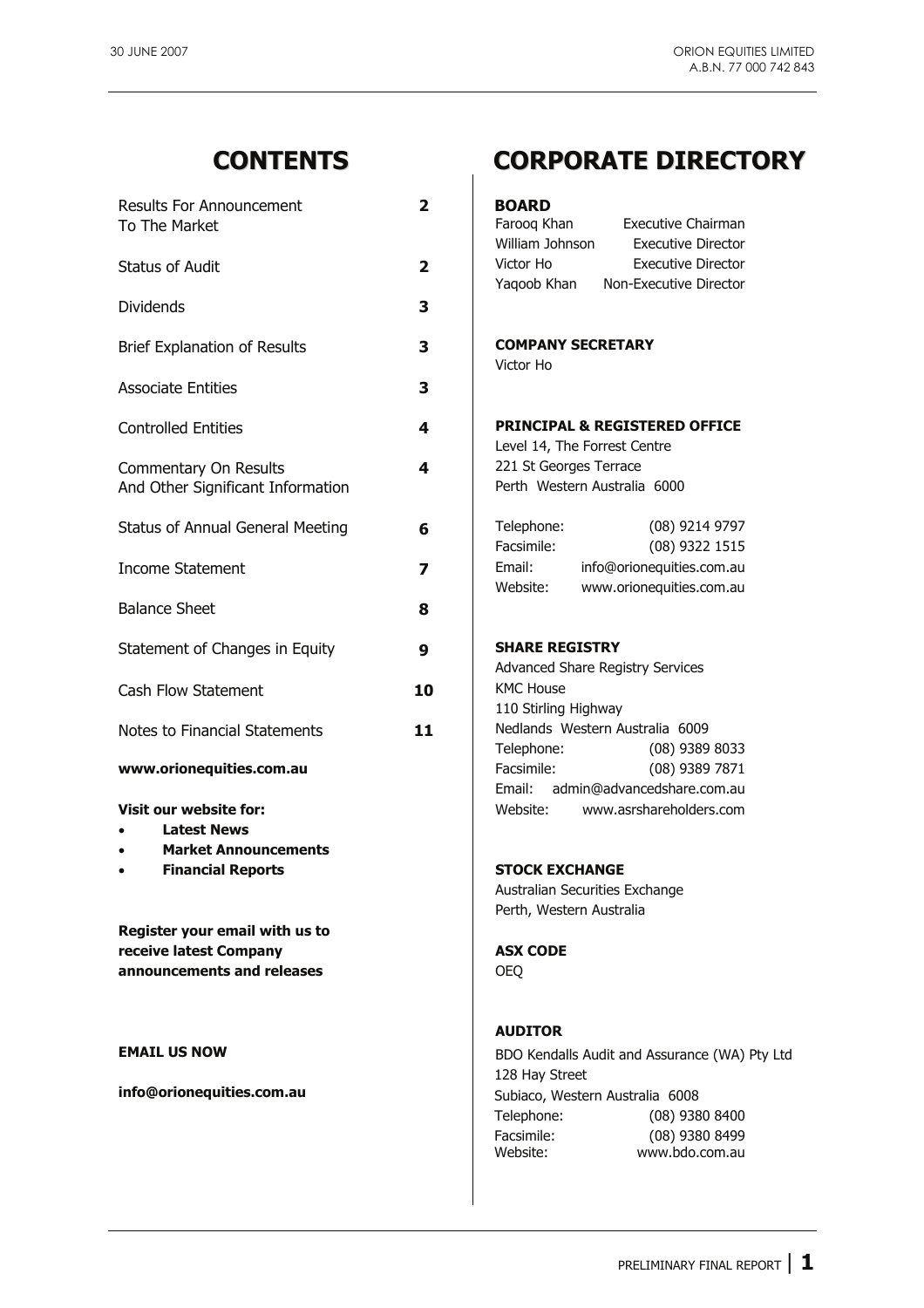This Preliminary Final Report is provided to the Australian Securities Exchange (**ASX**) under ASX Listing Rule 4.3A

| <b>Current Reporting Period:</b> |     | Financial year ended 30 June 2007                                                                                                                |  |  |  |  |
|----------------------------------|-----|--------------------------------------------------------------------------------------------------------------------------------------------------|--|--|--|--|
| Previous Corresponding Period:   |     | Financial year ended 30 June 2006                                                                                                                |  |  |  |  |
| <b>Balance Date:</b>             |     | 30 June 2007                                                                                                                                     |  |  |  |  |
| Company:                         |     | Orion Equities Limited (Orion or OEQ)                                                                                                            |  |  |  |  |
| Consolidated Entity:             |     | Orion and controlled entities:                                                                                                                   |  |  |  |  |
|                                  | (1) | Silver Sands Developments Pty Ltd (ACN 094 097 122), a wholly owned<br>subsidiary;                                                               |  |  |  |  |
|                                  | (2) | Central Exchange Mining Ltd (ACN 119 438 265), a wholly owned subsidiary;                                                                        |  |  |  |  |
|                                  | (3) | Koorian Olives Pty Ltd (ACN 120 616 891) (formerly OEQO Pty Ltd)<br>incorporated in Western Australia on 7 July 2006, a wholly owned subsidiary; |  |  |  |  |
|                                  | (4) | Orion Indo Operations Pty Ltd (ACN 124 702 245) incorporated in Western<br>Australia on 30 March 2007, a wholly owned subsidiary;                |  |  |  |  |
|                                  | (5) | PT Orion Indo Mining, incorporated in Indonesia on 4 April 2007, 100%<br>beneficially owned by Orion Indo Operations Pty Ltd; and                |  |  |  |  |
|                                  | (6) | Hume Mining NL (ACN 064 994 945), a wholly owned subsidiary sold to Alara<br>Uranium Limited (Alara or AUQ) on 18 May 2007.                      |  |  |  |  |

Accounting policies, estimation methods and measurement bases used in this Appendix 4E are the same as those used in the last 2006 Annual Report and the last December 2006 Half Year Report.

### **RESULTS FOR ANNOUNCEMENT TO THE MARKET**

| <b>Consolidated Entity</b>                    | 2007<br>\$  | 2006<br>\$  | $\frac{0}{0}$<br>Change | Up/<br><b>Down</b> |
|-----------------------------------------------|-------------|-------------|-------------------------|--------------------|
|                                               |             |             |                         |                    |
| Total revenues                                | 18,184,064  | 6,576,731   | 176%                    | Up                 |
| Total expenses                                | (1,663,789) | (718,791)   | 131%                    | Up                 |
| <b>Profit before tax</b>                      | 16,520,275  | 5,857,940   | 182%                    | Up                 |
| Income tax expense                            | (5,296,760) | (1,369,682) | 287%                    | Up                 |
| <b>Profit from continuing operations</b>      | 11,223,515  | 4,488,258   | 150%                    | Up                 |
| Profit / (Loss) from discontinued operations  | (1,852,990) | 2,049,410   | 190%                    | Down               |
| Profit attributable to members of the Company | 9,370,525   | 6,537,668   | 43%                     | Up                 |
| Basic and diluted earnings per share          | 0.53        | 0.37        | 43%                     | Up                 |
| Pre-tax NTA backing per share                 | 2.237       | 1.557       | 44%                     | Up                 |
| Post-tax NTA backing per share                | 1.907       | 1.426       | 34%                     | Up                 |

### **STATUS OF AUDIT**

This Preliminary Final Report is based on:

**X** Accounts that are in the process of being audited.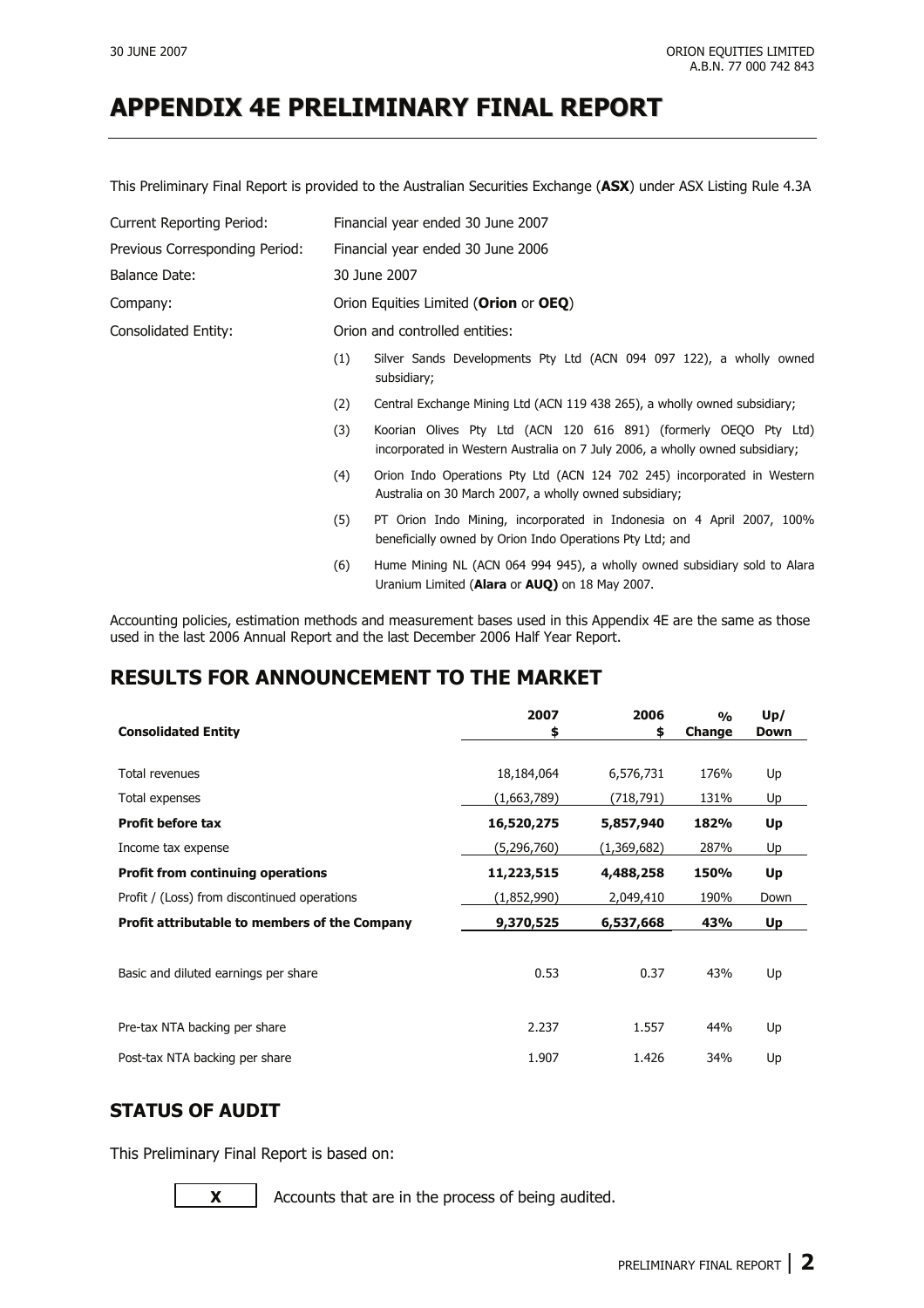### **DIVIDENDS**

The Company will be paying a final dividend as follows:

| <b>Dividend Rate</b> | <b>Record Date</b> | <b>Expected</b><br><b>Payment Date</b> | <b>Franking</b> | <b>Total Dividends Pavable</b> |
|----------------------|--------------------|----------------------------------------|-----------------|--------------------------------|
| 2 cents per share    | 17 September 2007  | 21 September 2007                      | Fully franked   | \$356,288                      |

The Company also paid the following interim dividend during the financial year:

| <b>Dividend Rate</b> | <b>Record Date</b> | <b>Payment Date</b> | Franking      | <b>Total Dividends Paid</b> |
|----------------------|--------------------|---------------------|---------------|-----------------------------|
| 1.5 cents per share  | 3 March 2007       | 15 March 2007       | Fully franked | \$267,216                   |

### **BRIEF EXPLANATION OF RESULTS**

Total revenues of \$15,541,564 (2006: \$9,552,565) comprise:

- (1) \$11,593,494 net income from the Company's share trading portfolio including:
	- (a) \$8,583,740 unrealised gains on securities (2006: \$5,536,239 unrealised loss);
	- (b) \$2,840,719 realised gains on sale of securities (2006: \$1,868,639);
	- (c) \$169,034 dividend income (2006: \$141,161);
- (2) \$49,200 net income from the Company's options portfolio (2006: \$126,579);
- (3) \$1,562,500 net profit from the sale of a subsidiary (2006: Nil);
- (4) \$1,668,955 share of Associate entities' net profits (2006: \$1,146,453);
- (5) \$481,726 dividend income received from Associate entities (2006: \$343,080);
- (6) \$58,095 income from olive grove operations (2006: Nil); and
- (7) \$127,595 interest and other income (2006: \$76,921).

Total expenses of \$1,666,192 (2006: \$761,397) include:

- (1) \$613,171 personnel costs (including employee entitlements) (2006: \$269,693);
- (2) \$418,467 olive grove operations (2006: Nil);
- (3) \$66,515 brokerage costs (2006: \$88,184);
- (4) \$79,708 exploration and evaluation expenses (2006: \$62,065); and
- (5) \$20,678 legal and other professional fees (2006: \$105,060).

Please also refer to the attached financial statements and notes thereto.

#### **ASSOCIATE ENTITIES**

Orion Equities has accounted for the following share investments at Balance Date as investments in an Associate entity (on an equity accounting basis):

- (1) 28.22% interest in ASX listed Scarborough Equities Limited (ACN 061 287 045) (**SCB**) (30 June 2006: 27.86%); and
- (2) 28.38% interest in ASX listed Bentley International Limited (ACN 008 108 218) (**BEL**) (30 June 2006: 27.93%).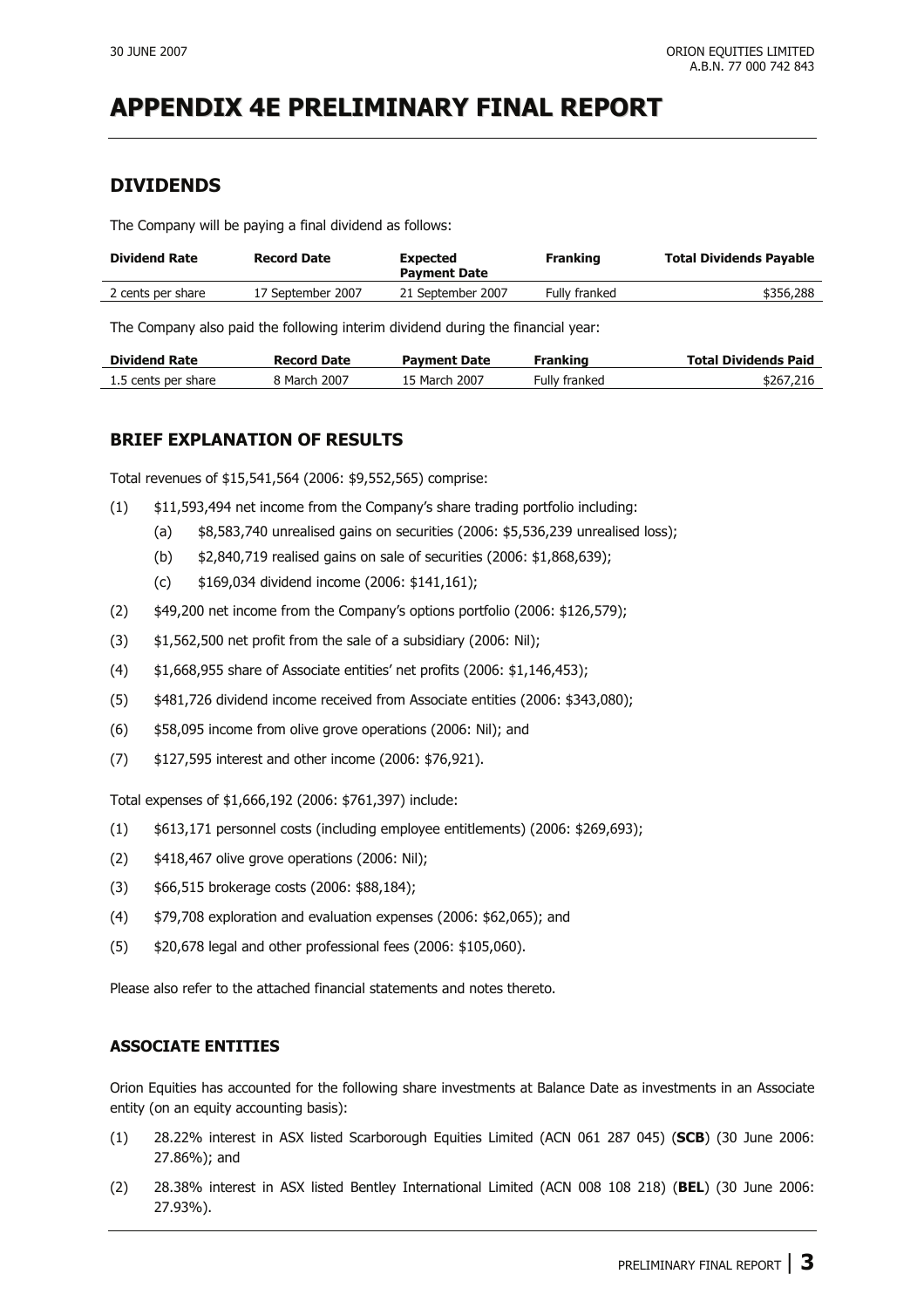The Company did not gain or lose an interest in joint venture entities during the current reporting period.

#### **CONTROLLED ENTITIES**

The Company ceased control of the following entity during the financial year:

(1) Hume Mining NL, formerly a wholly owned subsidiary, was sold to Alara on 18 May 2007 in consideration for 6,250,000 Alara shares; Alara was admitted to the Official List of ASX and commenced trading on ASX on 24 May 2007.

The Company gained control of the following entities during the financial year:

- (1) Koorian Olives Pty Ltd (formerly OEQO Pty Ltd) incorporated on 7 July 2006 as a wholly owned subsidiary, the owner of the Koorian Olive Grove operations;
- (2) Orion Indo Operations Pty Ltd incorporated on 30 March 2007 as a wholly owned subsidiary, the parent company of PT Orion Indo Mining; and
- (3) PT Orion Indo Mining, incorporated on 4 April 2007 in Indonesia and 100% beneficially owned by Orion Indo Operations Pty Ltd, currently engaged in the exploration, evaluation and development of resource projects in Indonesia.

### **COMMENTARY ON RESULTS AND OTHER SIGNIFICANT INFORMATION**

| <b>Equities</b> |                                     | <b>Fair Value</b><br>\$'million | $%$ of<br><b>Net Assets</b> | <b>ASX</b><br>Code | <b>Industry Sector Exposures</b> |
|-----------------|-------------------------------------|---------------------------------|-----------------------------|--------------------|----------------------------------|
| 1.              | Strike Resources Limited +          | 13.04                           | 38.5%                       | <b>SRK</b>         | <b>Materials</b>                 |
| 2.              | Scarborough Equities Limited *      | 5.78                            | 17.1%                       | <b>SCB</b>         | Diversified Financials           |
| 3.              | Bentley International Limited *     | 4.40                            | 13.0%                       | <b>BEL</b>         | <b>Diversified Financials</b>    |
| 4.              | Alara Uranium Limited               | 2.25                            | 6.6%                        | <b>AUO</b>         | Energy                           |
| 5.              | Oilex NL                            | 1.43                            | 4.2%                        | <b>OEX</b>         | Energy                           |
| 6.              | Katana Capital Limited              | 1.12                            | 3.3%                        | <b>KAT</b>         | <b>Diversified Financials</b>    |
| 7.              | Metcash Limited                     | 0.72                            | 2.1%                        | <b>MTS</b>         | Retailing                        |
| 8.              | <b>BHP Billiton Limited</b>         | 0.53                            | 1.6%                        | <b>BHP</b>         | <b>Materials</b>                 |
| 9.              | Zinifex Limited                     | 0.28                            | 0.8%                        | <b>ZFX</b>         | <b>Materials</b>                 |
| 10.             | <b>RuralAus Investments Limited</b> | 0.27                            | 0.8%                        | <b>RUR</b>         | <b>Materials</b>                 |
| 11.             | <b>Emeco Holdings Limited</b>       | 0.24                            | 0.7%                        | EHL                | Capital Goods                    |
| 12.             | <b>Telstra Corporations Limited</b> | 0.23                            | 0.7%                        | <b>TLSCA</b>       | Telecommunications               |
| 13.             | Woodside Petroleum Ltd.             | 0.19                            | 0.6%                        | <b>WPL</b>         | Energy                           |
| 14.             | Chemrok Pty Ltd                     | 0.16                            | 0.5%                        | Unlisted           | <b>Materials</b>                 |
| 15.             | OM Holdings Limited                 | 0.13                            | 0.4%                        | <b>OMH</b>         | <b>Materials</b>                 |
| 16.             | Malagasy Minerals Limited           | 0.08                            | 0.2%                        | Unlisted           | <b>Materials</b>                 |
| 17.             | Magma Metals Limited                | 0.07                            | 0.2%                        | <b>MMB</b>         | <b>Materials</b>                 |
| 18.             | Newsat Limited                      | 0.05                            | 0.1%                        | <b>NWT</b>         | Software & Services              |
| 19.             | Elixir Petroleum                    | 0.05                            | 0.1%                        | <b>EXR</b>         | Energy                           |
| 20.             | Jutt Holdings Limited               | 0.04                            | 0.1%                        | <b>JUT</b>         | <b>Materials</b>                 |
| <b>TOTAL</b>    |                                     | 31.01                           | 91.7%                       |                    |                                  |

#### **1. Top 20 Holdings in Securities Portfolio as at 30 June 2007**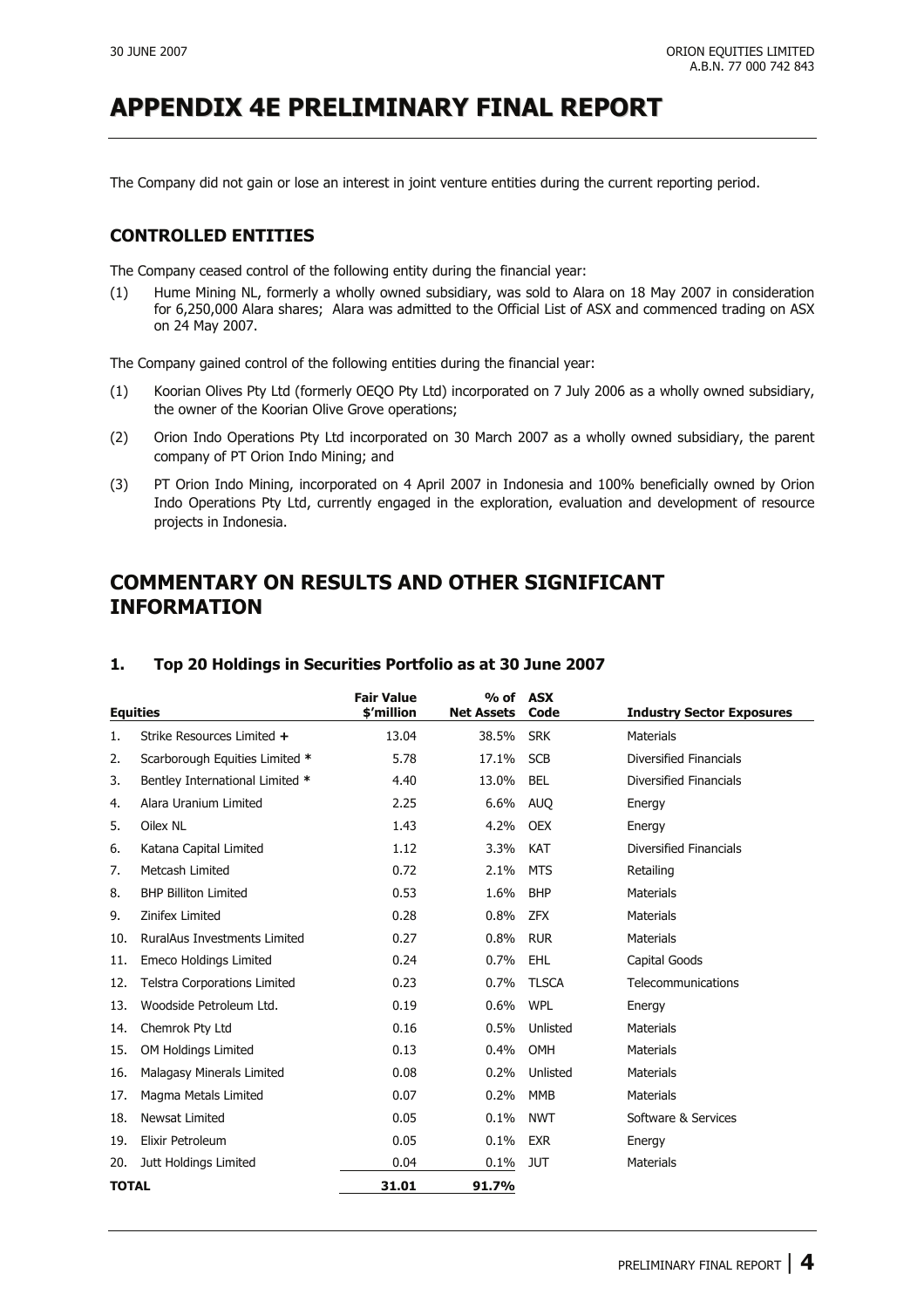BEL and SCB have been accounted for as investments in Associate entities

The investment in Strike Resources Limited comprise the following securities:

|     |                                             | Fair<br>Value<br>\$'million | $%$ of<br><b>Net</b><br><b>Assets</b> | <b>ASX Code</b> |                                                                                                                                                                                                                                             |
|-----|---------------------------------------------|-----------------------------|---------------------------------------|-----------------|---------------------------------------------------------------------------------------------------------------------------------------------------------------------------------------------------------------------------------------------|
| (a) | Listed shares                               | 4.81                        | 14.2%                                 | <b>SRK</b>      |                                                                                                                                                                                                                                             |
| (b) | Listed $$0.20$<br>(30 June 2008)<br>Options | 1.82                        | 5.4%                                  | <b>SRKO</b>     |                                                                                                                                                                                                                                             |
| (c) | Unlisted \$0.20<br>(9 Feb 2011)<br>Options  | 3.42                        | 10.1%                                 | Unlisted        | Fair value is based<br>on a Black-Scholes options<br>the<br>model<br>following<br>valuation<br>applying<br>assumptions:                                                                                                                     |
| (d) | Unlisted \$0.30<br>(9 Feb 2011)<br>Options  | 2.99                        | 8.8%                                  |                 | SRK's<br>share<br>\$2.02<br>(i)<br>price<br>being<br>(the last bid price as at 30 June 2007).<br>This<br>compares with a last bid price of \$1.70 as at 31<br>August 2007.<br>free<br>(ii)<br>A risk<br>rate<br>of<br>return<br>6.41%<br>of |
|     |                                             |                             |                                       |                 | the<br>Commonwealth<br>(based<br>5<br>on<br>year<br>bond yield rate as at 30 June 2007).                                                                                                                                                    |
|     |                                             |                             |                                       |                 | future<br>SRK's<br>estimated<br>volatility<br>of<br>(iii)<br>An<br>share price of 65%.                                                                                                                                                      |
|     | Sub-total                                   | 13.04                       | 38.5%                                 |                 |                                                                                                                                                                                                                                             |

#### **2. Uranium Assets Spin-Off to Alara Uranium Limited**

The Company's subsidiary, Hume Mining NL, retained a 25% interest in various uranium tenement interests sold to Strike Resources Limited (**Strike**) in February 2006.

It was announced on 16 February 2007 that Alara was acquiring Strike and Orion's uranium tenement interests and would be undertaking an Initial Public Offering (**IPO**) of up to \$10 million at 25 cents per share.

Alara lodged its IPO Prospectus on 3 April 2007, which successfully closed on 9 May 2007 with 40 million shares issued raising \$10 million. Alara was admitted to the Official List of the ASX and AUQ shares commenced trading on ASX on 24 May 2007.

On 18 May 2007, the Company completed the sale of Hume Mining NL to Alara and received 6,250,000 Alara shares as consideration. These shares are subject to escrow for 24 months from 24 May 2007.

The Consolidated Entity recorded a gain on disposal of Hume Mining NL of \$1.56 million.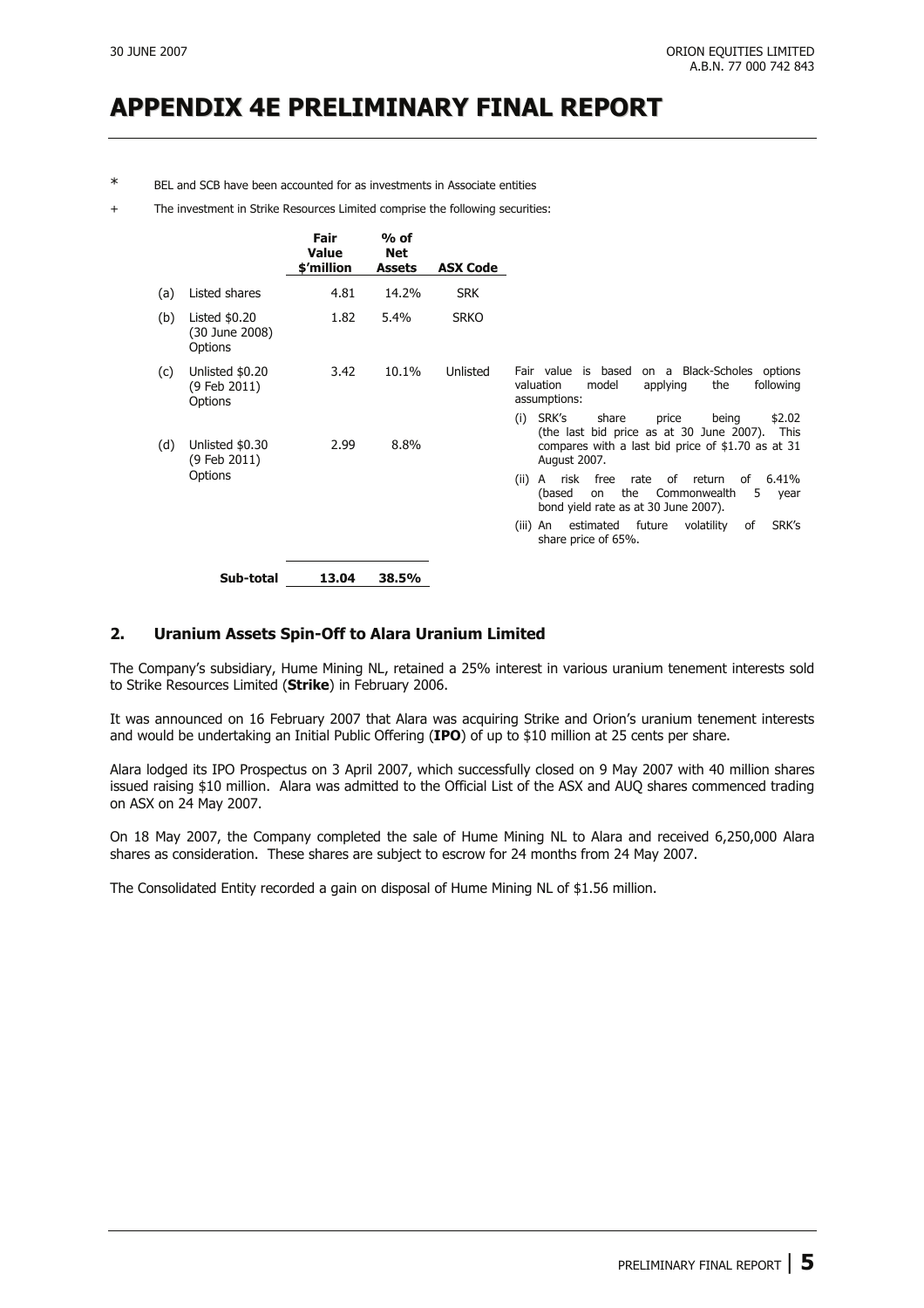#### **3. Koorian Olive Grove**

On 21 February 2007, Koorian Olives Pty Ltd (formerly OEQO Pty Ltd) (a wholly owned subsidiary incorporated on 7 July 2007) (**Koorian**) settled on the acquisition of a 143 hectare property in Gingin, Western Australia (approximately 100 kilometres north of Perth) comprising the Koorian Olive Grove (which has approximately 64,500, 8 year old olive tree plantings), certain grove related equipment/infrastructure and a approximately one gigalitre per annum water licence and related bore assets, in consideration of payment of approximately \$2.6 million.

The Koorian Olive Grove was set up as a managed investment scheme approximately 8 years ago with over \$10 million having been invested into the scheme. The grove has to date had 3 harvests of oil and table olives, including the season just completed in May 2007.

A summary of olive grove operations during the 2007 financial year are as follows:

- (1) The 2007 harvesting season yielded  $\sim$ 1,416 tonnes of fruit from which  $\sim$ 205,000 litres of extra virgin olive oil (**EVOO**) were extracted;
- (2) Inventory of \$646,864 reflects the cost of harvesting and processing the fruit into EVOO as at Balance Date:
- (3) Koorian has subsequently reached agreement with a local supplier for the sale of  $\sim$ 200,000 litres of EVOO for ~\$1.02 million payable in 4 tranches between August and November 2007; this has been disclosed as an Event After Balance Sheet Date in note 13 to the financial statements;
- (4) Income received totalled \$58,095 comprising \$49,595 from the provision of harvesting services to a third party grove in the Gingin region and \$8,500 from the sale of table olive varieties; and
- (5) Expenses from Olive Grove operations (excluding depreciation) were \$418,467.

### **STATUS OF ANNUAL GENERAL MEETING**

Details of the Company's Annual General Meeting (which is required to be held by no later than 30 November 2007) is still to be determined by the Board.

Date: 31 August 2007

For and on behalf of the Directors,

Victor Ho Company Secretary

Telephone: +61 8 9214 9797 Email: info@orionequities.com.au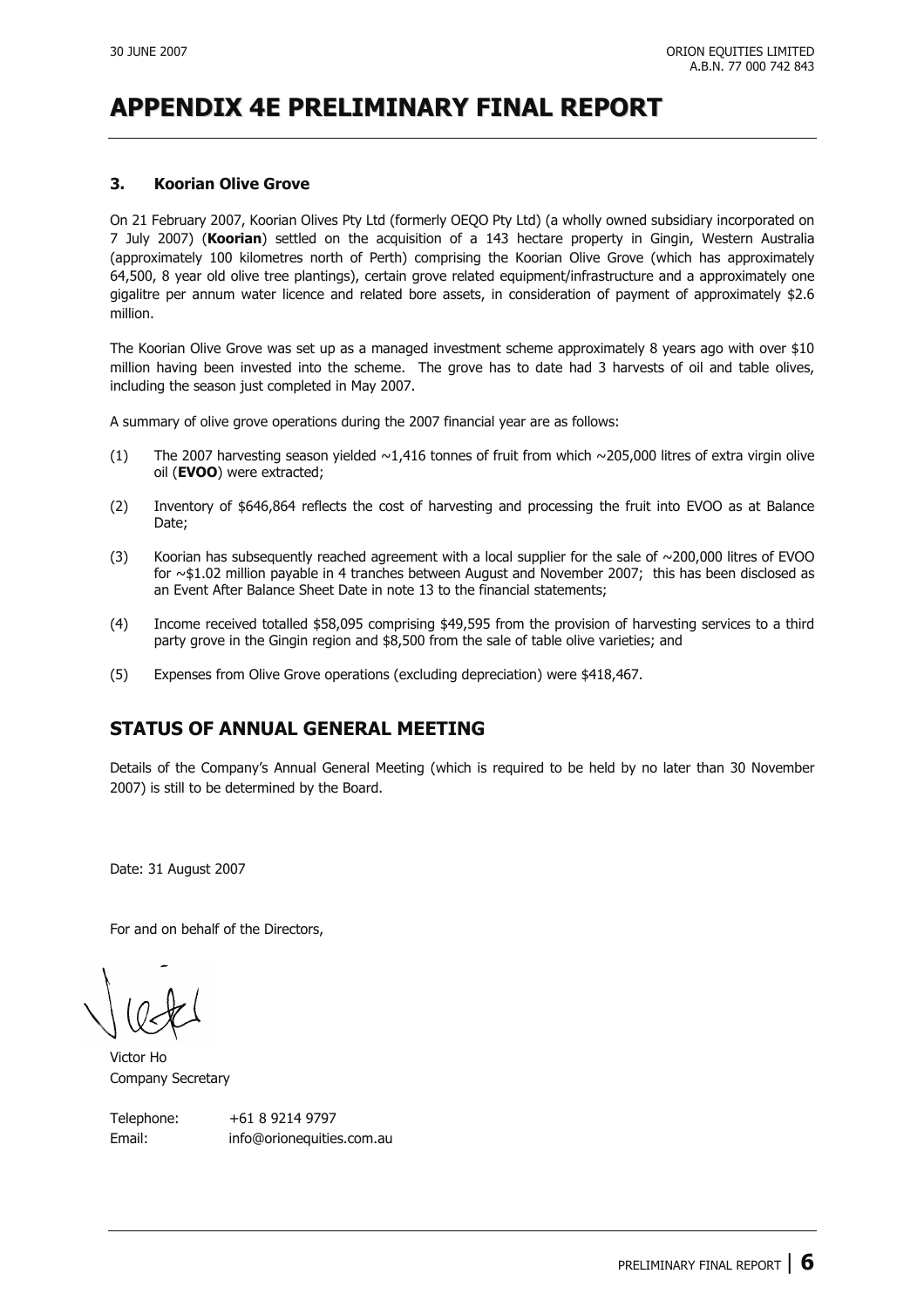### **INCOME STATEMENT FOR THE YEAR ENDED 30 JUNE 2007**

|                                                                                                                                                                                                                                                                                                                                  | <b>Note</b>    | <b>Consolidated Entity</b><br>2007<br>\$                                                                                        | 2006<br>\$                                                                                                                    | Company<br>2007<br>\$                                                                                                         | 2006<br>\$                                                                                                                                 |
|----------------------------------------------------------------------------------------------------------------------------------------------------------------------------------------------------------------------------------------------------------------------------------------------------------------------------------|----------------|---------------------------------------------------------------------------------------------------------------------------------|-------------------------------------------------------------------------------------------------------------------------------|-------------------------------------------------------------------------------------------------------------------------------|--------------------------------------------------------------------------------------------------------------------------------------------|
|                                                                                                                                                                                                                                                                                                                                  |                |                                                                                                                                 |                                                                                                                               |                                                                                                                               |                                                                                                                                            |
| Revenue from continuing operations                                                                                                                                                                                                                                                                                               |                | 18,056,469                                                                                                                      | 6,499,810                                                                                                                     | 17,998,375                                                                                                                    | 6,519,650                                                                                                                                  |
| <b>Other income</b>                                                                                                                                                                                                                                                                                                              |                | 127,595                                                                                                                         | 76,921                                                                                                                        | 125,868                                                                                                                       | 76,921                                                                                                                                     |
| <b>Total revenue</b>                                                                                                                                                                                                                                                                                                             | 1a             | 18,184,064                                                                                                                      | 6,576,731                                                                                                                     | 18,124,243                                                                                                                    | 6,596,571                                                                                                                                  |
| <b>Expenses</b><br>Personnel<br>Communications<br>Occupancy<br>Corporate<br>Financing<br>Borrowing cost<br>Costs in relation to investments<br>Olive grove operations<br>Administration expenses<br>- legal and other professional fees<br>- exploration and evaluation expenditure<br>- provision for doubtful debts<br>- other | 1 <sub>b</sub> | (613, 171)<br>(23, 623)<br>(51, 692)<br>(32, 520)<br>(4, 236)<br>(29, 245)<br>(418, 467)<br>(20, 678)<br>(78, 454)<br>(391,703) | (269, 693)<br>(20, 125)<br>(21,780)<br>(33, 221)<br>(4, 013)<br>(1, 426)<br>(21, 978)<br>(105,060)<br>(40, 550)<br>(200, 945) | (554, 790)<br>(20, 276)<br>(13, 864)<br>(32, 520)<br>(3, 161)<br>(29, 245)<br>(17, 826)<br>(78, 404)<br>260,252<br>(303, 355) | (269, 693)<br>(20, 125)<br>(20, 813)<br>(34, 074)<br>(3,831)<br>(1, 426)<br>(21, 978)<br>(105,060)<br>(39, 485)<br>(46, 229)<br>(220, 785) |
| Profit before income tax                                                                                                                                                                                                                                                                                                         |                | 16,520,275                                                                                                                      | 5,857,940                                                                                                                     | 17,331,054                                                                                                                    | 5,813,072                                                                                                                                  |
| Income tax expense                                                                                                                                                                                                                                                                                                               |                | (5, 296, 760)                                                                                                                   | (1,369,682)                                                                                                                   | (5,446,760)                                                                                                                   | (1, 280, 587)                                                                                                                              |
| <b>Profit from continuing operations</b>                                                                                                                                                                                                                                                                                         |                | 11,223,515                                                                                                                      | 4,488,258                                                                                                                     | 11,884,294                                                                                                                    | 4,532,485                                                                                                                                  |
| Profit / (Loss) from discontinued operations                                                                                                                                                                                                                                                                                     | $\mathbf{2}$   | (1,852,990)                                                                                                                     | 2,049,410                                                                                                                     |                                                                                                                               |                                                                                                                                            |
| <b>Profit after income tax</b>                                                                                                                                                                                                                                                                                                   |                | 9,370,525                                                                                                                       | 6,537,668                                                                                                                     | 11,884,294                                                                                                                    | 4,532,485                                                                                                                                  |
| Profit attributable to members of the Company                                                                                                                                                                                                                                                                                    |                | 9,370,525                                                                                                                       | 6,537,668                                                                                                                     | 11,884,294                                                                                                                    | 4,532,485                                                                                                                                  |
| Dividends per share (cents) per share                                                                                                                                                                                                                                                                                            | 3              | 4.50                                                                                                                            | 3.00                                                                                                                          | 4.50                                                                                                                          | 3.00                                                                                                                                       |
| Basic earnings per share (\$)                                                                                                                                                                                                                                                                                                    | 4              | 0.53                                                                                                                            | 0.37                                                                                                                          | 0.67                                                                                                                          | 0.25                                                                                                                                       |
| Diluted earnings per share (\$)                                                                                                                                                                                                                                                                                                  | 4              | 0.53                                                                                                                            | 0.37                                                                                                                          | 0.67                                                                                                                          | 0.25                                                                                                                                       |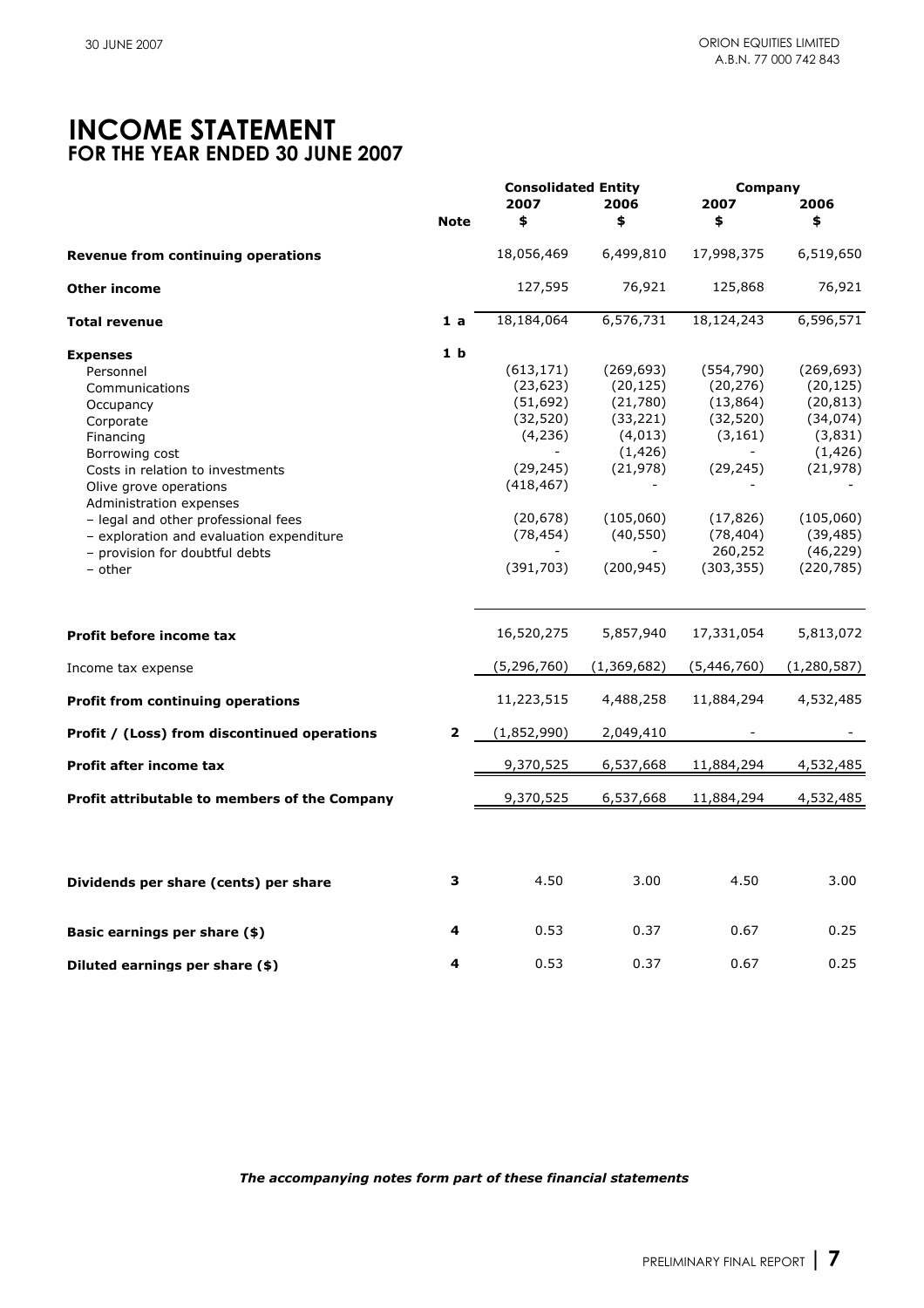# **BALANCE SHEET AS AT 30 JUNE 2007**

|                                      |                         |                          | <b>Consolidated Entity</b><br>2007<br>2006 |                          | Company<br>2006         |
|--------------------------------------|-------------------------|--------------------------|--------------------------------------------|--------------------------|-------------------------|
|                                      | <b>Note</b>             | \$                       | \$                                         | 2007<br>\$               | \$                      |
| <b>CURRENT ASSETS</b>                |                         |                          |                                            |                          |                         |
| Cash and cash equivalents            | 5                       | 1,620,198                | 1,102,658                                  | 1,553,974                | 1,094,633               |
| Trade and other receivables          | 6                       | 134,378                  | 556,489                                    | 7,211,191                | 4,382,622               |
| Financial assets at fair value       |                         |                          |                                            |                          |                         |
| through profit and loss              | $\overline{\mathbf{z}}$ | 20,935,654               | 12,636,778                                 | 20,935,654               | 9,642,611               |
| Inventories                          |                         | 646,864                  |                                            |                          |                         |
| Other                                |                         |                          | 1,083                                      |                          | 1,083                   |
| <b>TOTAL CURRENT ASSETS</b>          |                         | 23,337,094               | 14,297,008                                 | 29,700,819               | 15,120,949              |
| <b>NON CURRENT ASSETS</b>            |                         |                          |                                            |                          |                         |
| Trade and other receivables          | 6                       | 32,823                   | 32,823                                     | 32,823                   | 32,823                  |
| Inventory                            |                         | 3,821,038                | 3,821,038                                  |                          |                         |
| Investments in controlled entities   | 8                       |                          |                                            | 300                      |                         |
| Investments in Associate entities    |                         |                          |                                            |                          |                         |
| - equity accounted                   | 9                       | 11,639,535               | 9,726,370                                  | 11,639,535               | 9,726,370               |
| Property, plant and equipment        |                         | 2,370,395                | 34,367                                     | 27,697                   | 34,367                  |
| Olive trees                          |                         | 300,000                  |                                            |                          |                         |
| Resource projects                    |                         |                          |                                            |                          |                         |
| Deferred tax asset                   |                         |                          |                                            |                          |                         |
| <b>TOTAL NON CURRENT ASSETS</b>      |                         | 18, 163, 791             | 13,614,598                                 | 11,700,355               | 9,793,560               |
| <b>TOTAL ASSETS</b>                  |                         | 41,500,885               | 27,911,606                                 | 41,401,174               | 24,914,509              |
| <b>CURRENT LIABILITIES</b>           |                         |                          |                                            |                          |                         |
| Trade and other payables             |                         | 1,654,983                | 167,776                                    | 1,003,437                | 166,431                 |
| Current tax liabilities              |                         | 1,404,348                | 538,860                                    | 1,408,746                | 452,190                 |
|                                      |                         |                          |                                            |                          |                         |
| <b>TOTAL CURRENT LIABILITIES</b>     |                         | 3,059,331                | 706,636                                    | 2,412,183                | 618,621                 |
| <b>NON CURRENT LIABILITIES</b>       |                         |                          |                                            |                          |                         |
| Deferred tax liability               |                         | 4,468,974                | 1,799,674                                  | 4,535,974                | 923,924                 |
|                                      |                         |                          |                                            |                          |                         |
| <b>TOTAL NON CURRENT LIABILITIES</b> |                         | 4,468,974                | 1,799,674                                  | 4,535,974                | 923,924                 |
| <b>TOTAL LIABILITIES</b>             |                         | 7,528,305                | 2,506,310                                  | 6,948,157                | 1,542,545               |
| <b>NET ASSETS</b>                    |                         | 33,972,580               | 25,405,296                                 | 34,453,017               | 23,371,964              |
|                                      |                         |                          |                                            |                          |                         |
| <b>EQUITY</b>                        |                         |                          |                                            |                          |                         |
| Contributed equity                   |                         | 19,374,007<br>14,598,573 | 19,375,598<br>6,029,698                    | 19,374,007<br>15,079,010 | 19,375,598<br>3,996,366 |
| Retained earnings                    |                         |                          |                                            |                          |                         |
| <b>TOTAL EQUITY</b>                  |                         | 33,972,580               | 25,405,296                                 | 34,453,017               | 23,371,964              |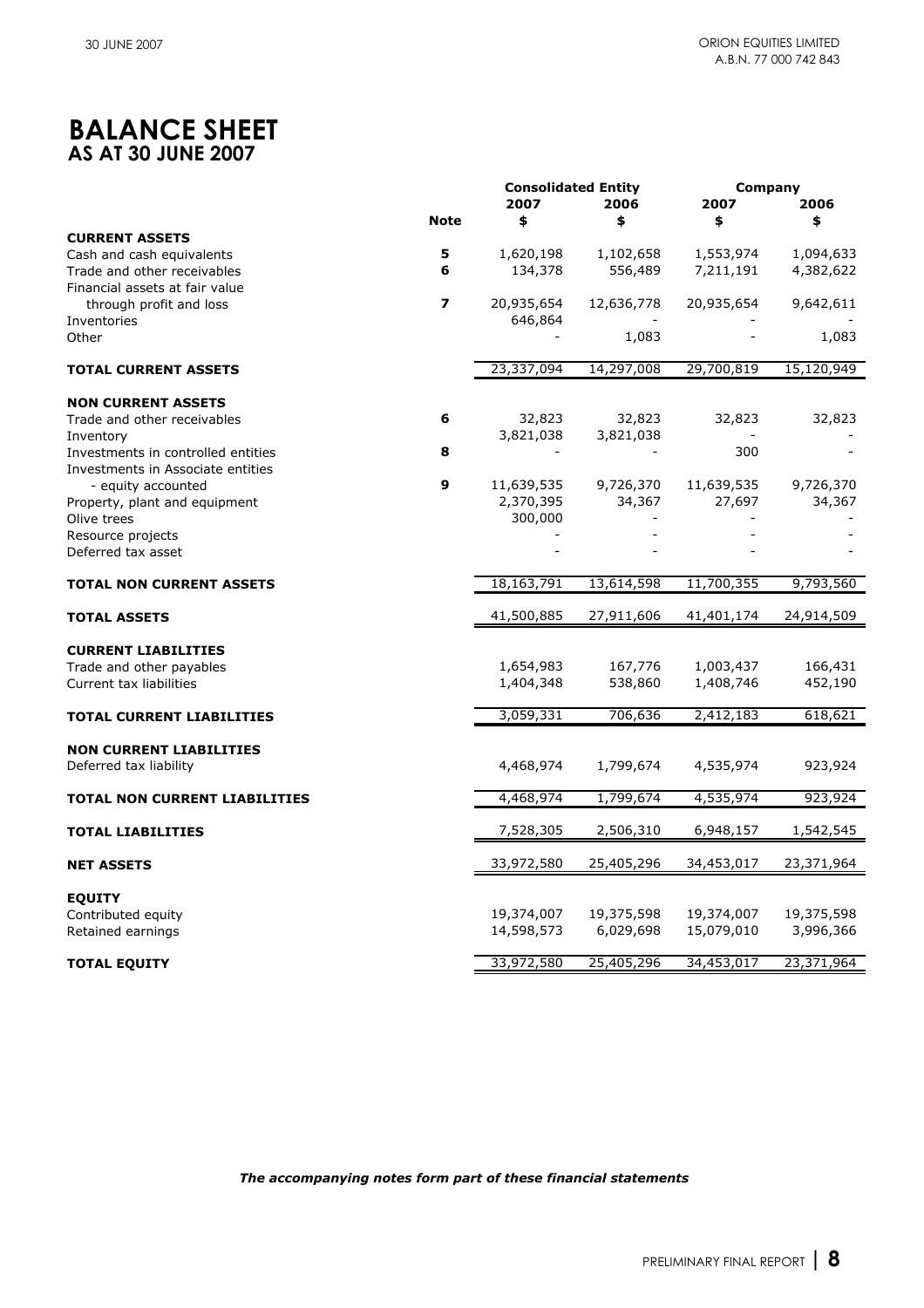### **STATEMENT OF CHANGES IN EQUITY FOR THE YEAR ENDED 30 JUNE 2007**

| <b>Consolidated Entity</b>                                               | Contributed<br>Equity | <b>Retained</b><br><b>Earnings</b> | <b>Total</b><br>Equity |
|--------------------------------------------------------------------------|-----------------------|------------------------------------|------------------------|
| At 1 July 2005                                                           | 28,717,470            | (9,906,466)                        | 18,811,004             |
| Profit for the year                                                      |                       | 6,537,668                          | 6,537,668              |
| Total recognised income and expense for the year                         |                       | 6,537,668                          | 6,537,668              |
| Dividends paid                                                           | 591,317               | (534, 693)                         | (534, 693)             |
| Issue of shares<br>Reduction of share capital against accumulated losses | (9,933,188)           | 9,933,188                          | 591,317                |
| At 30 June 2006                                                          | 19,375,599            | 6,029,697                          | 25,405,296             |
| At 1 July 2006                                                           | 19,375,599            | 6,029,697                          | 25,405,296             |
| Profit for the year                                                      |                       | 9,370,525                          | 9,370,525              |
| Total recognised income and expense for the year                         |                       | 9,370,525                          | 9,370,525              |
| Dividends paid<br>Costs in relation to sale of unmarketable parcels      | (1, 592)              | (801, 649)                         | (801, 649)<br>(1, 592) |
| At 30 June 2007                                                          | 19,374,007            | 14,598,573                         | 33,972,580             |
| <b>Company</b>                                                           |                       |                                    |                        |
| At 1 July 2005                                                           | 28,717,470            | (9,934,615)                        | 18,782,855             |
| Profit for the year                                                      |                       | 4,532,485                          | 4,532,485              |
| Total recognised income and expense for the year                         |                       | 4,532,485                          | 4,532,485              |
| Dividends paid<br>Issue of shares                                        | 591,317               | (534, 693)                         | (534, 693)<br>591,317  |
| Reduction of share capital against accumulated losses                    | (9,933,188)           | 9,933,188                          |                        |
| At 30 June 2006                                                          | 19,375,599            | 3,996,365                          | 23,371,964             |
| At 1 July 2006                                                           | 19,375,599            | 3,996,365                          | 23,371,964             |
| Profit for the year                                                      |                       | 11,884,294                         | 11,884,294             |
| Total recognised income and expense for the year                         |                       | 11,884,294                         | 11,884,294             |
| Dividends paid<br>Costs in relation to sale of unmarketable parcels      | (1, 592)              | (801, 649)                         | (801, 649)<br>(1, 592) |
| At 30 June 2007                                                          | 19,374,007            | 15,079,010                         | 34,453,017             |
|                                                                          |                       |                                    |                        |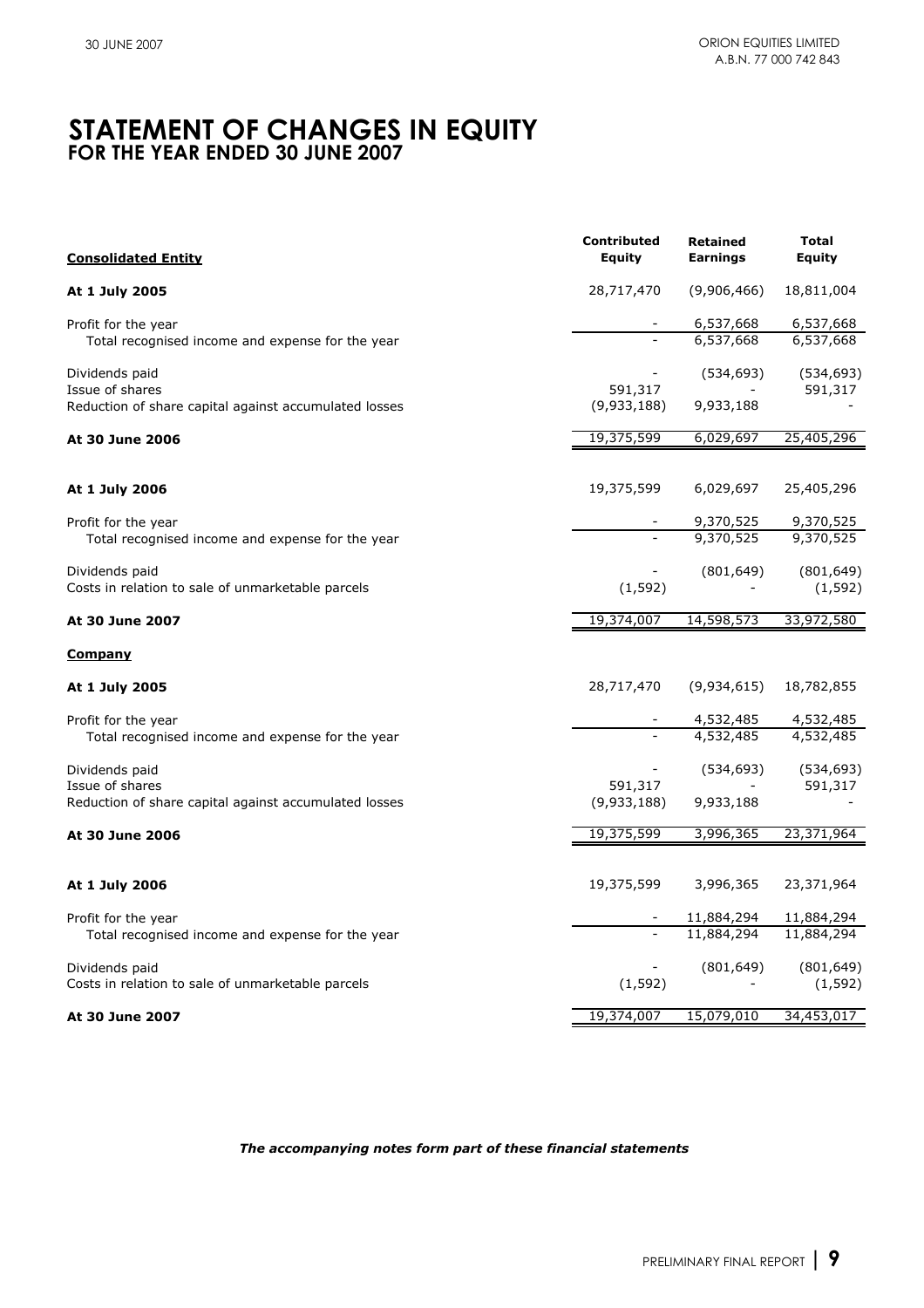# **CASH FLOW STATEMENT FOR THE YEAR ENDED 30 JUNE 2007**

|                                                      |             | <b>Consolidated Entity</b><br>2007 | 2006                     | Company<br>2007 | 2006           |
|------------------------------------------------------|-------------|------------------------------------|--------------------------|-----------------|----------------|
|                                                      | <b>Note</b> | \$                                 | \$                       | \$              | \$             |
| <b>CASH FLOWS FROM OPERATING ACTIVITIES</b>          |             |                                    |                          |                 |                |
| Receipts from customers                              |             | 57,487                             | 22,060                   | 54,040          | 22,060         |
| Sale proceeds from trading portfolio                 |             | 12,328,482                         | 18,187,240               | 12,328,482      | 18,187,240     |
| Payments for trading portfolio                       |             | (6,483,983)                        | (15, 337, 708)           | (6,483,983)     | (15, 337, 708) |
| Proceeds from options portfolio                      |             | 49,200                             | 137,579                  | 49,200          | 137,579        |
| Payments for options portfolio                       |             |                                    | (29, 333)                |                 | (11,000)       |
| Payments to suppliers and employees                  |             | (1, 354, 898)                      | (706, 716)               | (830, 823)      | (723, 601)     |
| Payments for exploration and evaluation              |             | (79, 708)                          | 3,904                    | (78, 404)       |                |
| Interest received                                    |             | 73,554                             | 54,861                   | 71,827          | 54,861         |
| Interest paid                                        |             |                                    | (1, 426)                 |                 | (1, 426)       |
| Income tax paid                                      |             | (970, 058)                         | (259, 250)               | (878, 153)      | (259, 250)     |
| Dividends received                                   |             | 416,958                            | 257,682                  | 416,958         | 257,682        |
| <b>NET CASH INFLOW FROM OPERATING ACTIVITIES</b>     |             | 4,037,034                          | 2,328,893                | 4,649,144       | 2,326,437      |
| <b>CASH FLOWS FROM INVESTING ACTIVITIES</b>          |             |                                    |                          |                 |                |
| Payments for:                                        |             |                                    |                          |                 |                |
| equity investments                                   |             | (6,657)                            | (680, 531)               | (6,657)         | (680, 531)     |
| property, plant and equipment                        |             | (2,709,474)                        | (10, 749)                | (1, 485)        | (10, 749)      |
| subsidiaries                                         |             |                                    |                          | (300)           |                |
| intangibles                                          |             |                                    | (41, 362)                |                 | (41, 362)      |
| inventory - land                                     |             |                                    | (24, 486)                |                 |                |
| Loans to subsidiaries                                |             |                                    | $\overline{\phantom{a}}$ | (3,377,998)     | (29,000)       |
| NET CASH OUTFLOW FROM INVESTING ACTIVITIES           |             | (2,716,131)                        | (757, 128)               | (3,386,440)     | (761, 642)     |
|                                                      |             |                                    |                          |                 |                |
| <b>CASH FLOWS FROM FINANCING ACTIVITIES</b>          |             |                                    |                          |                 |                |
| Payments in relation to sale of unmarketable parcels |             | (1, 592)                           | (2, 531)                 | (1, 592)        | (2, 531)       |
| Payments for dividends                               |             | (801, 771)                         | (535, 668)               | (801, 771)      | (535, 668)     |
| NET CASH OUTFLOW FROM FINANCING ACTIVITIES           |             | (803, 363)                         | (538, 199)               | (803, 363)      | (538, 199)     |
| <b>NET INCREASE IN CASH HELD</b>                     |             | 517,540                            | 1,033,566                | 459,341         | 1,026,596      |
| Cash at beginning of the financial year              |             | 1,102,658                          | 69,092                   | 1,094,633       | 68,037         |
| CASH AT THE END OF THE FINANCIAL YEAR                | 5           | 1,620,198                          | 1,102,658                | 1,553,974       | 1,094,633      |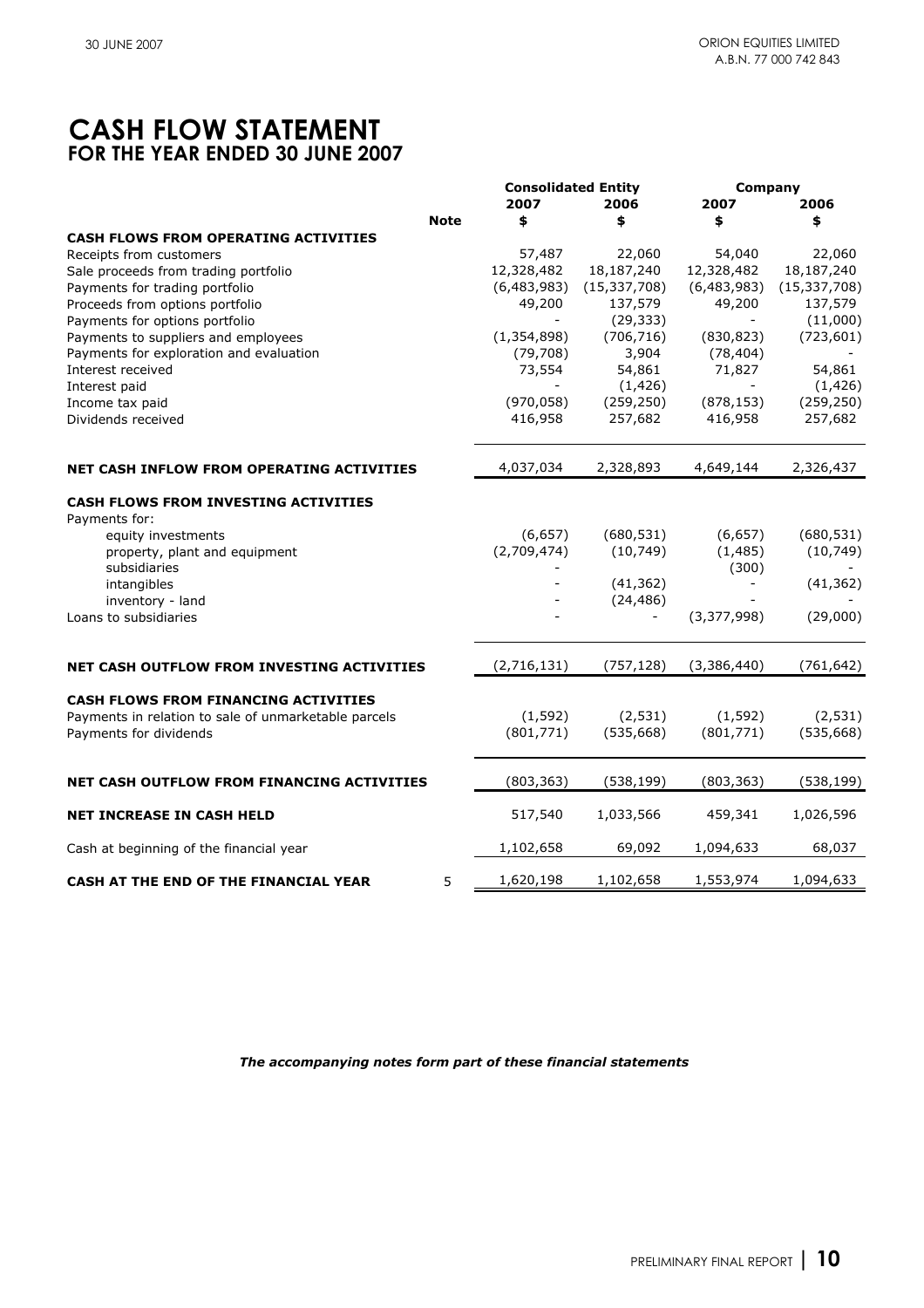### **for the year ended 30 June 2007**

#### **1. PROFIT FOR THE YEAR**

Profit for the year includes the following items of revenue and expenses below. Included are the revenue and expenses of the discontinued operations of Hume Mining NL, a wholly owned subsidiary disposed on 18 May 2007 (refer to Note 2).

|                                                     |             | <b>Consolidated Entity</b> |                | Company        |                |
|-----------------------------------------------------|-------------|----------------------------|----------------|----------------|----------------|
| (a) Income                                          | <b>Note</b> | 2007                       | 2006           | 2007           | 2006           |
| <b>Trading portfolio</b>                            |             | \$                         | \$             | \$             | \$             |
| Proceeds from sale of securities                    |             | 11,888,009                 | 18,420,880     | 11,888,009     | 18,420,880     |
| Cost of securities sold                             |             | (9,047,290)                | (16, 552, 241) | (9,047,290)    | (16, 552, 241) |
| Unrealised gains/(losses) on securities             | 2           | 8,583,740                  | 5,536,239      | 11,226,241     | 2,893,738      |
| Dividends received from securities                  |             | 169,034                    | 141,161        | 169,034        | 141,161        |
|                                                     |             | 11,593,493                 | 7,546,039      | 14,235,994     | 4,903,538      |
| <b>Options portfolio</b>                            |             |                            |                |                |                |
| Proceeds from sale of options                       |             | 49,200                     | 137,579        | 49,200         | 137,579        |
| Cost of options sold                                |             |                            | (11,000)       |                | (11,000)       |
|                                                     |             | 49,200                     | 126,579        | 49,200         | 126,579        |
|                                                     |             |                            |                |                |                |
| <b>Associate entities</b>                           |             |                            |                |                |                |
| Share of Associate entities' net profits            |             | 1,668,955                  | 1,146,453      | 1,668,955      | 1,146,453      |
| Dividends received from Associate entities          |             | 481,726                    | 343,080        | 481,726        | 343,080        |
|                                                     |             | 2,150,681                  | 1,489,533      | 2,150,681      | 1,489,533      |
| <b>Tenements</b>                                    |             |                            |                |                |                |
| Proceeds from sale of resource projects             |             |                            | 333,333        |                |                |
| Cost of resource projects sold                      |             |                            | (19, 840)      |                |                |
|                                                     |             | $\overline{\phantom{0}}$   | 313,493        | $\overline{a}$ |                |
| Sale of subsidiary                                  |             |                            |                |                |                |
| Proceeds from sale of Hume Mining NL                |             | 1,562,500                  |                | 1,562,500      |                |
| Diminution writeback                                |             |                            |                | 225,000        |                |
| Cost of subsidiary sold                             |             |                            |                | (225,000)      |                |
|                                                     |             | 1,562,500                  |                | 1,562,500      |                |
| Olive grove                                         |             |                            |                |                |                |
| Income from sale of olives                          |             | 8,500                      |                |                |                |
| Harvesting services                                 |             | 49,595                     |                |                |                |
|                                                     |             | 58,095                     | $\blacksquare$ | $\overline{a}$ |                |
|                                                     |             |                            |                |                |                |
| Interest received - other                           |             | 73,555                     | 54,861         | 71,828         | 54,861         |
| Other income                                        |             | 54,040                     | 22,060         | 54,040         | 22,060         |
|                                                     |             | 127,595                    | 76,921         | 125,868        | 76,921         |
|                                                     |             |                            |                |                |                |
| Total revenue                                       |             | 15,541,564                 | 9,552,565      | 18,124,243     | 6,596,571      |
|                                                     |             |                            |                |                |                |
| (b) Expenses                                        |             |                            |                |                |                |
| Olive grove operations                              |             | 418,467                    |                |                |                |
| Occupancy expenses                                  |             | 51,692                     | 21,780         | 13,864         | 20,813         |
| Finance expenses                                    | 2           | 4,385                      | 4,199          | 3,161          | 3,831          |
| Borrowing cost                                      |             |                            | 1,426          |                | 1,426          |
| Corporate expenses                                  | 2           | 33,520                     | 34,286         | 32,520         | 34,074         |
| Administration expenses                             |             |                            |                |                |                |
| - Communications                                    |             | 23,623                     | 20,125         | 20,276         | 20,125         |
| - remuneration and other<br>- Personnel             |             | 564,664                    | 262,280        | 506,283        | 262,280        |
| - employee entitlements                             |             | 48,507                     | 7,413          | 48,507         | 7,413          |
| - Legal and other professional fees                 |             | 20,678                     | 105,060        | 17,826         | 105,060        |
| - Costs in relation to investments                  |             | 29,245                     | 21,978         | 29,245         | 21,978         |
| - Brokerage fees                                    |             | 66,515                     | 88,184         | 66,515         | 88,184         |
| - Write off fixed assets                            |             |                            | 493            |                | 493            |
| - Exploration and evaluation expenses               | 2           | 79,708                     | 62,065         | 78,404         | 39,485         |
| - Depreciation expenses                             |             | 73,446                     | 7,116          | 8,155          | 7,116          |
|                                                     |             |                            |                |                | 46,229         |
| - Doubtful debts provision                          |             |                            |                | (260, 252)     |                |
| - Provision for realisation cost of share portfolio |             | 119,868                    |                | 119,868        |                |
| - Other expenses                                    | 2           | 131,874                    | 124,992        | 108,817        | 124,992        |
|                                                     |             | 1,666,192                  | 761,397        | 793,189        | 783,499        |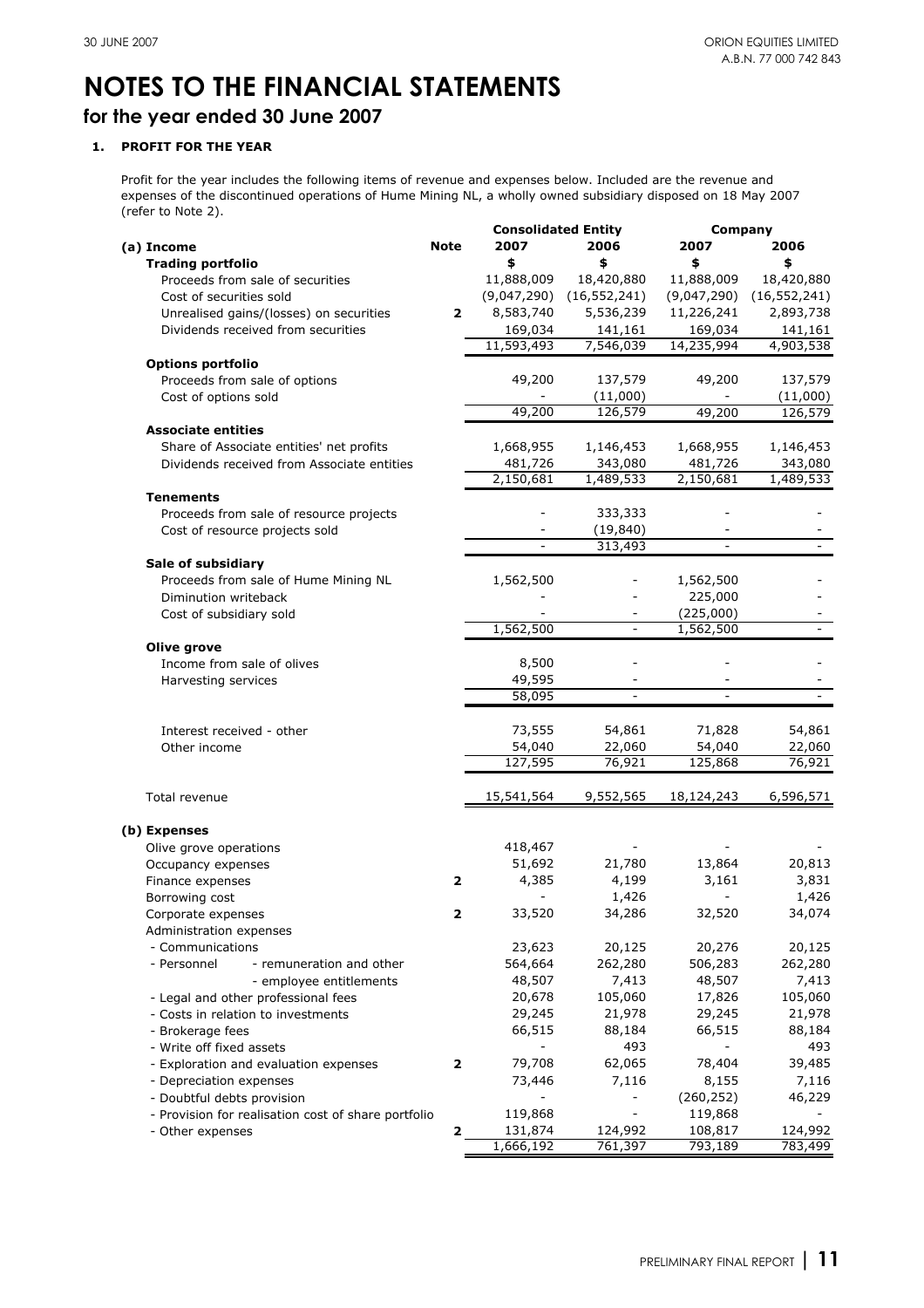**3. DIVIDENDS**

# **NOTES TO THE FINANCIAL STATEMENTS**

**for the year ended 30 June 2007**

#### **2. DISCONTINUED OPERATIONS**

On 18 May 2007, the Company disposed of its uranium assets via the sale of its subsidiary, Hume Mining NL (Hume) to Alara Uranium Limited (Alara) in consideration for the issue of 6,250,000 shares in Alara. Alara completed its initial public offering of \$10 million at \$0.25 per share and commenced trading (ASX Code: AUQ) on ASX on 24 May 2007. Financial information relating to the discontinued operations of Hume from 1 July 2006 to the date of cessation is set out below.

|    | Financial information relating to the discontinued                                                                    |           | <b>Consolidated Entity</b> |                          | Company        |            |
|----|-----------------------------------------------------------------------------------------------------------------------|-----------|----------------------------|--------------------------|----------------|------------|
|    | operation of Hume, which has been incorporated into the                                                               |           | 2007                       | 2006                     | 2007           | 2006       |
|    | Income Statement, is as follows:                                                                                      |           | \$                         | \$                       | \$             | \$         |
|    | Revenue                                                                                                               |           |                            | 2,975,834                |                |            |
|    | Expenses                                                                                                              |           | (2,644,903)                | (42,606)                 |                |            |
|    | Loss before income tax                                                                                                |           | (2,644,903)                | 2,933,228                |                |            |
|    | Income tax expense                                                                                                    |           | 791,913                    | (883, 818)               |                |            |
|    | Loss after income tax                                                                                                 |           | (1,852,990)                | 2,049,410                | $\overline{a}$ |            |
|    | The carrying amounts of assets and liabilities of the<br>operation at the date of cessation were:                     |           |                            |                          |                |            |
|    | Total assets                                                                                                          |           |                            | 3,009,245                |                |            |
|    | <b>Total liabilities</b>                                                                                              |           | (11)                       | (969, 226)               |                |            |
|    | Net asset                                                                                                             |           | (11)                       | 2,040,019                |                |            |
|    |                                                                                                                       |           |                            |                          |                |            |
|    | The net cash flows of the business, which have been<br>incorporated into the Cash Flows Statement, are as<br>follows: |           |                            |                          |                |            |
|    | Net cash outflow from operating activities                                                                            |           | (25, 634)                  | (94, 664)                |                |            |
|    | Net cash inflow from investing activities                                                                             |           | 27,896                     | 91,415                   |                |            |
|    | Net increase/(decrease) in cash from businesses                                                                       |           | 2,262                      | (3, 249)                 |                |            |
| З. | <b>DIVIDENDS</b>                                                                                                      |           |                            |                          |                |            |
|    |                                                                                                                       |           |                            |                          |                |            |
|    | Declared and paid during the year<br>Dividends on ordinary shares                                                     | Date paid |                            |                          |                |            |
|    | 1.5 cent per share fully franked                                                                                      | 07-Apr-06 |                            | 267,218                  |                | 267,218    |
|    | 1.5 cent per share fully franked                                                                                      | 13-Oct-05 |                            | 267,218                  |                | 267,218    |
|    | 3.0 cents per share fully franked                                                                                     | 19-Oct-06 | 534,432                    | $\overline{\phantom{0}}$ | 534,432        |            |
|    | 1.5 cent per share fully franked                                                                                      | 15-Mar-07 | 267,217                    |                          | 267,217        |            |
|    |                                                                                                                       |           | 801,649                    | 534,436                  | 801,649        | 534,436    |
|    | Dividends declared post balance date                                                                                  |           |                            |                          |                |            |
|    | Dividends on ordinary shares                                                                                          |           |                            |                          |                |            |
|    | 3.0 cents per share fully franked                                                                                     |           |                            | 534,432                  |                | 534,432    |
|    | 2.0 cents per share fully franked                                                                                     |           | 356,288                    |                          | 356,288        |            |
|    | (record date will be 17 September 2007 with payment to be effected on or about 21 September 2007)                     |           |                            |                          |                |            |
|    |                                                                                                                       |           |                            |                          |                |            |
|    | <b>Franking credit balance</b>                                                                                        |           |                            |                          | 1,652,759      | 1,026,714  |
|    | Balance of franking account at year end adjusted for franking credits arising from:                                   |           |                            |                          |                |            |
|    | Payment of provision for income tax                                                                                   |           |                            |                          | 1,116,710      | 452,190    |
|    | Franking debits arising from payment of proposed dividends                                                            |           |                            |                          | (152, 695)     | (229, 042) |
|    |                                                                                                                       |           |                            |                          | 2,616,774      | 1,249,862  |
|    |                                                                                                                       |           |                            |                          |                |            |
| 4. | <b>EARNINGS PER SHARE</b>                                                                                             |           | <b>Consolidated Entity</b> |                          | Company        |            |
|    |                                                                                                                       |           | 2007                       | 2006                     | 2007           | 2006       |
|    | Basic earnings per share                                                                                              |           | 0.526                      | 0.367                    | 0.667          | 0.254      |
|    | Diluted earnings per share                                                                                            |           | 0.526                      | 0.367                    | 0.667          | 0.254      |
|    | Net profit for the year                                                                                               |           | 9,370,525                  | 6,537,668                | 11,884,294     | 4,532,485  |
|    | Weighted average number of ordinary shares                                                                            |           |                            |                          |                |            |
|    | outstanding during the year used in calculation of basic                                                              |           |                            |                          |                |            |
|    | earnings per share                                                                                                    |           | 17,814,389                 | 17,814,389               | 17,814,389     | 17,814,389 |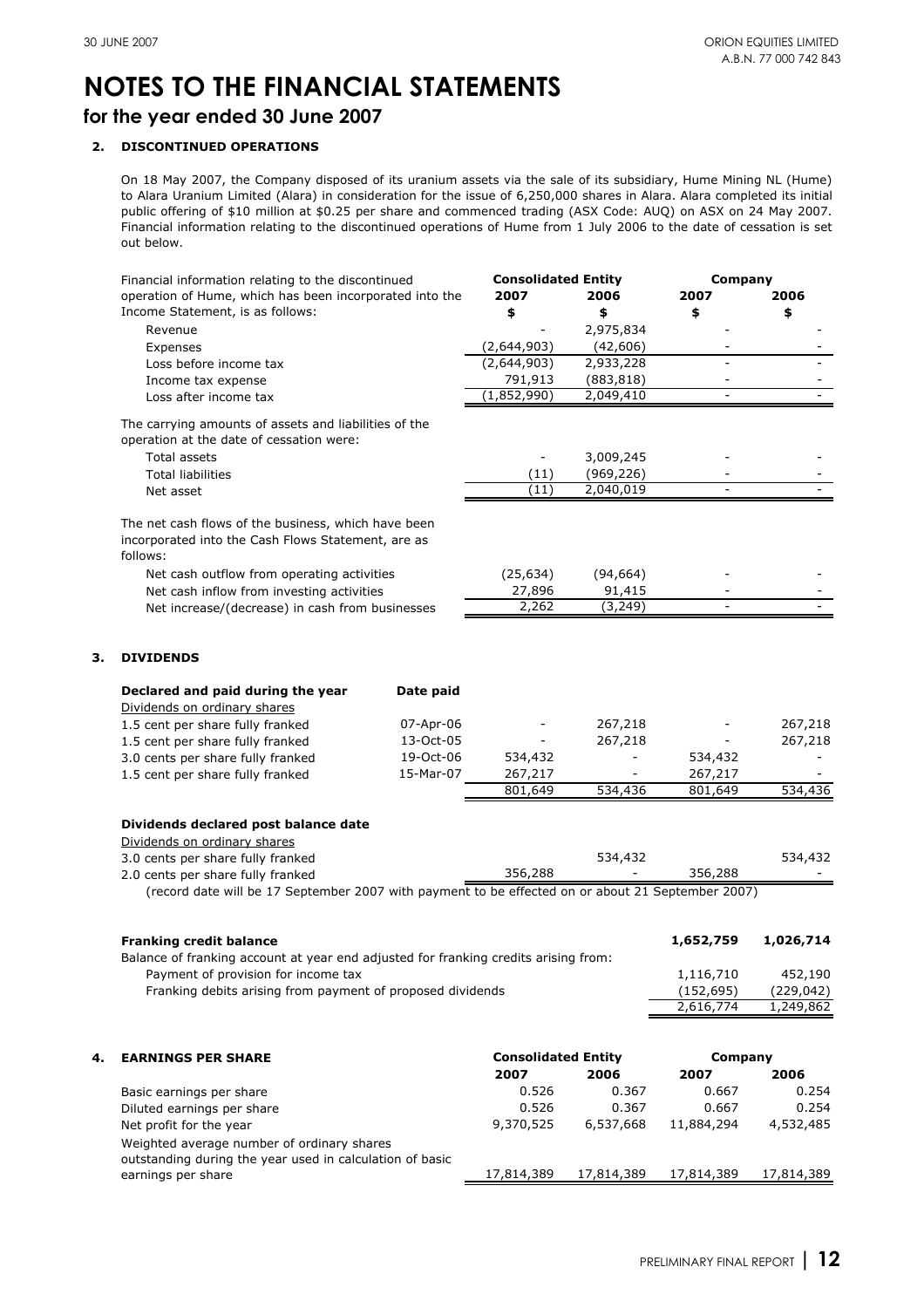**for the year ended 30 June 2007**

|                                  | <b>Consolidated Entity</b> |                          | Company   |                          |
|----------------------------------|----------------------------|--------------------------|-----------|--------------------------|
| <b>CASH AND CASH EQUIVALENTS</b> | 2007                       | 2006                     | 2007      | 2006                     |
|                                  |                            |                          |           | S                        |
| Cash at bank                     | 625,691                    | 1,102,658                | 559,467   | 1,094,633                |
| Bank bills                       | 994.507                    | $\overline{\phantom{a}}$ | 994,507   | $\overline{\phantom{0}}$ |
|                                  | 1,620,198                  | 1,102,658                | 1,553,974 | 1,094,633                |

#### **Disclosure of non-cash financing and investing activities**

On 18 May 2007, the Company completed the sale of its uranium tenement interests in the Northern Territory and Western Australia to Alara Uranium Limited (Alara) (ASX Code: AUQ) through the sale of its wholly owned subsidiary Hume Mining NL in consideration for 6.25 million Alara shares. After successfully completing a \$10 million Initial Public Offering (IPO) (at \$0.25 per share) in May 2007, Alara was admitted to the Official List of the ASX and AUQ shares commenced trading on ASX on 24 May 2007.

| 6. | <b>TRADE AND OTHER RECEIVABLES</b>         | <b>Consolidated Entity</b> |         | Company   |           |
|----|--------------------------------------------|----------------------------|---------|-----------|-----------|
|    |                                            | 2007                       | 2006    | 2007      | 2006      |
|    | Current                                    | \$                         | \$      | \$        | \$        |
|    | Amount receivable from controlled entities |                            |         | 7,204,283 | 3,911,213 |
|    | Less provision for non recovery            |                            |         |           | (84, 928) |
|    |                                            |                            |         | 7,204,283 | 3,826,285 |
|    | Receivables on sale of investments         |                            | 440,473 |           | 440,473   |
|    | Amounts receivable from related parties    |                            | 97,602  |           | 97,602    |
|    | Other receivables                          | 61,556                     | 18,414  | 6,908     | 18,262    |
|    | GST receivable                             | 72,822                     |         |           |           |
|    |                                            | 134,378                    | 556,489 | 7,211,191 | 4,382,622 |
|    | <b>Non Current</b>                         |                            |         |           |           |
|    | Bonds and quarantees                       | 32,823                     | 32,823  | 32,823    | 32,823    |

#### **7. FINANCIAL ASSETS AT FAIR VALUE THROUGH PROFIT AND LOSS**

|                                                 | <b>Consolidated Entity</b> |            | Company    |           |
|-------------------------------------------------|----------------------------|------------|------------|-----------|
|                                                 | 2007                       | 2006       | 2007       | 2006      |
| Financial assets at fair value comprise:        | \$                         | \$         | \$         | \$        |
| Listed investments at fair value                | 19,119,151                 | 11,005,112 | 19,119,151 | 9,642,611 |
|                                                 |                            |            |            |           |
| Unlisted options in listed corporations at cost | 10,000                     | 10,000     | 10,000     |           |
| Add: net change in fair value                   | 1,806,503                  | 1,621,666  | 1,806,503  |           |
|                                                 | 1,816,503                  | 1,631,666  | 1,816,503  |           |
|                                                 |                            |            |            |           |
| Total financial assets at fair value            | 20,935,654                 | 12,636,778 | 20,935,654 | 9,642,611 |
|                                                 |                            |            |            |           |
|                                                 |                            |            |            |           |

#### **8. NON-CURRENT INVESTMENTS**

| Shares in controlled entities at cost |                          | 400   | 225,100   |
|---------------------------------------|--------------------------|-------|-----------|
| Less: Provision for diminution        | $\overline{\phantom{0}}$ | (100) | (225.100) |
|                                       | -                        | 300   | -         |

|                                                                                                        |      | <b>Ownership interest</b> |
|--------------------------------------------------------------------------------------------------------|------|---------------------------|
| <b>Investment in Controlled Entities:</b>                                                              | 2007 | 2006                      |
| Silver Sands Developments Pty Limited (ACN 094 097 122)                                                | 100% | 100%                      |
| Incorporated in Australia on 10 August 2000                                                            |      |                           |
| This company is currently engaged in property development activities and holds non- current Inventory. |      |                           |
| Central Exchange Mining Ltd (ACN 119 438 265)                                                          | 100% | 100                       |
| Incorporated in Australia on 27 April 2006                                                             |      |                           |
| This company is currently engaged in resource related activities.                                      |      |                           |
| Koorian Olives Pty Ltd (ACN 120 616 891)                                                               | 100% |                           |
| Incorporated in Australia on 7 July 2006)                                                              |      |                           |
| This company is currently engaged in olive oil production.                                             |      |                           |
| Orion Indo Operations Pty Ltd (ACN 124 702 245)                                                        | 100% |                           |
| Incorporated in Australia on 30 March 2007                                                             |      |                           |
| This company is currently engaged in resource related activities.                                      |      |                           |
| <b>PT Orion Indo Mining</b>                                                                            | 100% |                           |
| Incorporated in Indonesia on 4 April 2007                                                              |      |                           |
| This company is currently engaged in resource related activities.                                      |      |                           |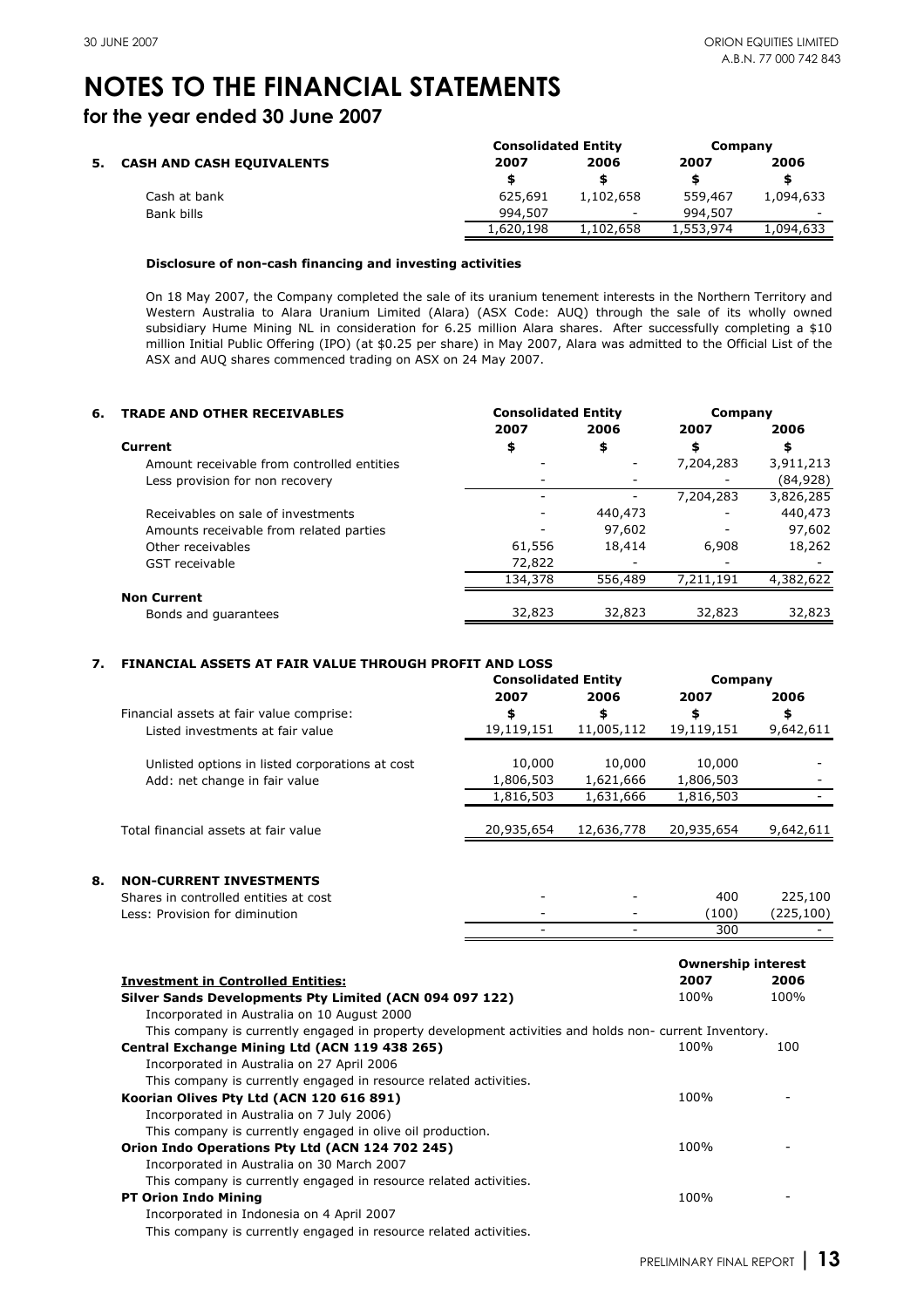**2007**

**2006**

# **NOTES TO THE FINANCIAL STATEMENTS**

### **for the year ended 30 June 2007**

#### **8. NON-CURRENT INVESTMENTS**

|                                                                                          | <b>Ownership interest</b> |      |
|------------------------------------------------------------------------------------------|---------------------------|------|
| <b>Investment in Controlled Entities (continued):</b>                                    | 2007                      | 2006 |
| <b>Hume Mining NL (ACN 064 994 945)</b>                                                  | $\overline{\phantom{0}}$  | 100% |
| Incorporated in Australia on 29 March 1994; Sold to Alara Uranium Limited on 18 May 2006 |                           |      |
| This company was engaged in resource related activities.                                 |                           |      |

#### **9. INVESTMENTS ACCOUNTED FOR USING THE EQUITY METHOD**

|                                     |                           |        |                           | <b>Carrying Amount</b> |           |
|-------------------------------------|---------------------------|--------|---------------------------|------------------------|-----------|
| <b>Name of Associate</b>            | <b>Principal Activity</b> |        | <b>Ownership Interest</b> | 2007                   | 2006      |
|                                     |                           | 2007   | 2006                      |                        |           |
| Bentley International Limited (BEL) | Investments               | 28.38% | 27.93%                    | 4,626,964              | 4,357,549 |
| Scarborough Equities Limited (SCB)  | Investments               | 28.22% | 27.86%                    | 7,012,570              | 5,368,821 |
|                                     |                           |        |                           | 11,639,534             | 9,726,370 |

On 5 July 2006, the Company purchased 7,335 shares in SCB for \$6,656. On 31 August 2006, the Company received 299,098 shares in BEL for \$109,769 and 151,223 shares in SCB for \$134,440 when the Company participated in the respective BEL and SCB Dividend Reinvestment Plans.

|                                                     | ---        | -uu        |
|-----------------------------------------------------|------------|------------|
| <b>Movement in Investments in Associates</b>        | \$         | \$         |
| Shares in listed Associate entities brought forward | 9,726,370  | 7,085,260  |
| Share of profit before income tax expense           | 2,577,652  | 1,869,980  |
| Share of income tax expense                         | (426,992)  | (380, 427) |
| Dividends received                                  | (481,705)  | (343, 100) |
| Acquisition of shares                               | 244,210    | 1,494,657  |
| Carrying amount at the end of the financial year    | 11,639,535 | 9,726,370  |
|                                                     |            |            |

|                                                              | 2007       | 2006                   |
|--------------------------------------------------------------|------------|------------------------|
| Fair value of listed investments in associates               | \$         | \$                     |
| Bentley International Limited                                | 4,397,645  | 4,226,113              |
| Scarborough Equities Limited                                 | 5,776,706  | 5,316,972              |
|                                                              | 10,174,352 | $\overline{9,543,085}$ |
|                                                              |            |                        |
|                                                              | 2007       | 2006                   |
| Net tangible asset value of listed investments in associates | \$         | \$                     |
| Bentley International Limited                                | 5,704,535  | 5,414,913              |
| Scarborough Equities Limited                                 | 6,926,572  | 5,272,310              |
|                                                              | 12,631,107 | 10,687,223             |
| <b>Share of Associates' profits</b>                          |            |                        |
| Profit before income tax                                     | 2,577,652  | 1,869,980              |
| Income tax expense                                           | (426,992)  | (380,427)              |
| Profit after income tax                                      | 2,150,660  | 1,489,553              |

| <b>Summarised Financial Position of Associates</b> | Group share of:                      |           |           |                                     |  |
|----------------------------------------------------|--------------------------------------|-----------|-----------|-------------------------------------|--|
|                                                    | <b>Bentley International Limited</b> |           |           | <b>Scarborough Equities Limited</b> |  |
|                                                    | 2007                                 | 2006      | 2007      | 2006                                |  |
|                                                    | \$                                   | \$        | \$        | \$                                  |  |
| Current assets                                     | 5,835,090                            | 5,461,429 | 2,130,829 | 1,025,519                           |  |
| Non current assets                                 | 1,749                                | 2,527     | 5,504,145 | 4,716,645                           |  |
| Total assets                                       | 5,836,839                            | 5,463,955 | 7,634,974 | 5,742,164                           |  |
| Current liabilities                                | (131, 830)                           | (50, 030) | (42,064)  | (22, 170)                           |  |
| Non current liabilities                            |                                      |           | (668,938) | (446,688)                           |  |
| <b>Total liabilities</b>                           | (131, 830)                           | (50,030)  | (711,002) | (468,858)                           |  |
| Net assets                                         | 5,705,009                            | 5,413,926 | 6,923,972 | 5,273,306                           |  |
| Revenues                                           | 995,411                              | 791,176   | 2,745,757 | 1,920,920                           |  |
| Profit after income tax of associates              | 382,154                              | 538,998   | 1,768,506 | 950,555                             |  |

**Scarborough Equities Limited and Bentley International Limited - Lease Commitments** Each of SCB and BEL have the same lease commitments disclosed in note 11(a).

PRELIMINARY FINAL REPORT **| 14**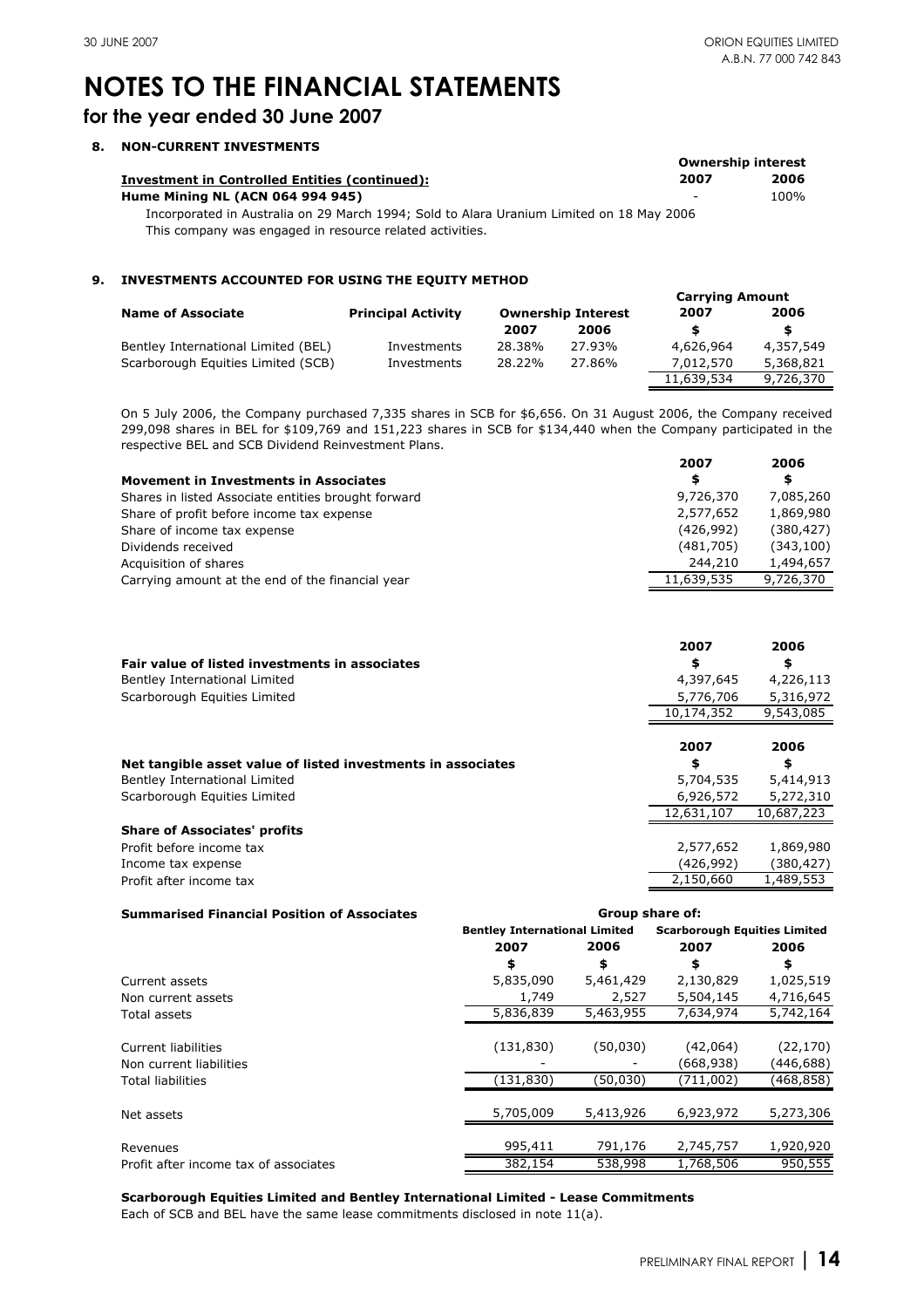# **NOTES TO THE FINANCIAL STATEMENTS for the year ended 30 June 2007**

#### **10. SEGMENT REPORTING**

The Consolidated entity operates predominantly within Australia in the investments, olive grove operations and resources sectors. The Consolidated entity also has resource project interests in Indonesia and Pakistan.

|                                         |                    | <b>Segment revenue</b> |                           | <b>Segment result</b>      |                     |
|-----------------------------------------|--------------------|------------------------|---------------------------|----------------------------|---------------------|
| <b>BUSINESS SEGMENT</b>                 |                    | 2007                   | 2006                      | 2007                       | 2006                |
|                                         |                    | \$                     | \$                        | \$                         | \$                  |
| Investments                             |                    | 12,178,459             | 8,037,758                 | 11,962,831                 | 7,927,596           |
| Resources                               |                    | 1,562,500              | 313,493                   | 1,482,792                  | 251,428             |
| Olive grove operations                  |                    | 58,095                 |                           | (360, 372)                 |                     |
| Share of associates' profit             |                    | 1,668,955              | 1,146,453                 | 1,668,955                  | 1,146,453           |
| Unallocated                             |                    | 73,555                 | 54,861                    | (878, 834)                 | (534, 309)          |
| Total segment revenue                   |                    | 15,541,564             | 9,552,565                 |                            |                     |
| Profit before income tax                |                    |                        |                           | 13,875,372                 | 8,791,168           |
|                                         |                    | <b>Segment Assets</b>  |                           | <b>Segment liabilities</b> |                     |
|                                         |                    | 2007                   | 2006                      | 2007                       | 2006                |
|                                         |                    | \$                     | \$                        | \$                         | \$                  |
| Investments                             |                    | 36,396,227             | 26,624,659                | 5,184,917                  | 1,799,674           |
| Resources                               |                    |                        |                           |                            |                     |
| Olive grove operations                  |                    | 3,416,848              |                           | 651,549                    |                     |
| Unallocated                             |                    | 1,687,810              | 1,286,947                 | 1,691,839                  | 706,636             |
|                                         |                    | 41,500,885             | 27,911,606                | 7,528,305                  | 2,506,310           |
|                                         |                    | 2007                   |                           | 2006                       |                     |
| Other                                   | <b>Investments</b> | <b>Resources</b>       | Olive grove<br>operations | <b>Investments</b>         | <b>Resources</b>    |
|                                         | \$                 | \$                     | \$                        | \$                         | \$                  |
| Acquisition of segment assets           | 5,935,246          |                        | 2,707,989                 | 11,624,134                 |                     |
| Other non-cash expenses                 |                    |                        |                           |                            |                     |
| Unrealised gains/(losses) on securities | 8,583,740          |                        |                           | 5,536,239                  |                     |
|                                         |                    |                        |                           |                            | <b>Acquisitions</b> |
| <b>GEOGRAPHICAL SEGMENT</b>             | <b>Segment</b>     | <b>Segment</b>         | Segment                   | Segment                    | of segment          |
|                                         | revenue            | results                | <b>Assets</b>             | <b>Liabilities</b>         | assets              |
|                                         | 2007               | 2007                   | 2007                      | 2007                       | 2007                |
|                                         | \$                 | \$                     | \$                        |                            | \$                  |
| Australia                               | 15,541,564         | 13,951,972             | 41,500,885                | 7,528,305                  | 8,643,235           |
| Indonesia                               |                    | (4, 727)               |                           |                            |                     |
| Pakistan                                |                    | (71, 874)              |                           |                            |                     |
|                                         | 15,541,564         | 13,875,372             | 41,500,885                | 7,528,305                  | 8,643,235           |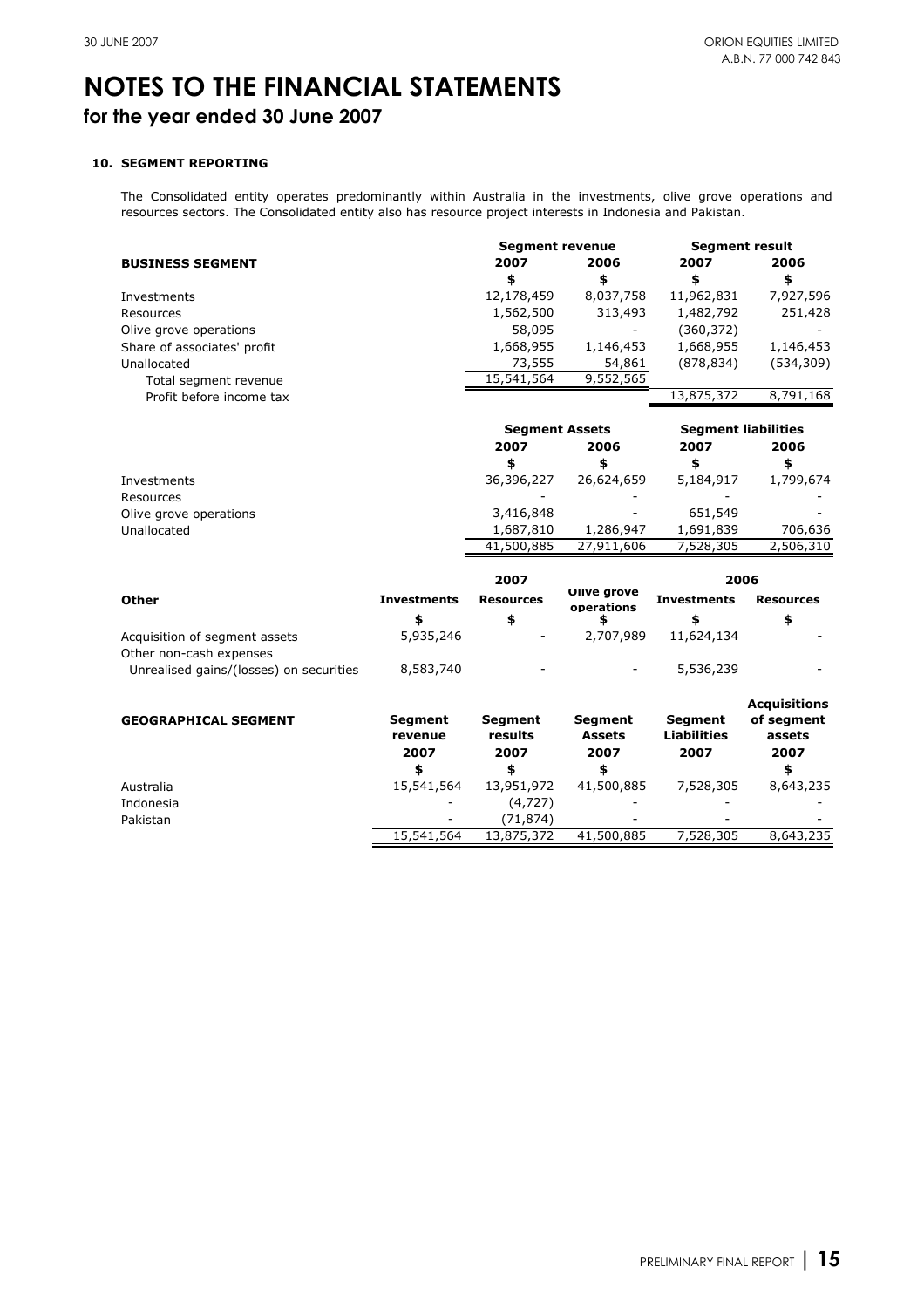### **for the year ended 30 June 2007**

### 11. COMMITMENTS

| <b>Consolidated Entity</b> |         |  |
|----------------------------|---------|--|
| 2007                       | 2006    |  |
| \$                         | \$      |  |
|                            |         |  |
| 24,960                     | 24,960  |  |
| 99,840                     | 99,840  |  |
| 24,960                     | 49,920  |  |
| 149,760                    | 174,720 |  |
|                            |         |  |

The lease is the Company's share of the office premises at Level 14, The Forrest Centre, 221 St Georges Terrace, Perth, Western Australia, and includes all outgoings (exclusive of GST). The lease is for a 7 year term expiring 30 June 2013 and contains a rent review increase each year alternating between 5% and the greater of market rate or  $CPI + 1\%$ .

#### **(b) Exploration Tenement Leases - Commitments for Expenditure**

- **(i)** In order to maintain current rights of tenure to its Australian exploration tenements, the consolidated entity is required to outlay lease rentals and meet minimum expenditure commitments. Based on tenements which have been granted as at the date of this report, the consolidated entity has a 12 month commitment of \$45,154.
- **(ii)** The consolidated entity also has exploration and evaluation commitments in relation to mineral licences held or applied for (upon grant) in Pakistan. The consolidated entity previously held a reconnaissance licence (RL) over a 5,000 square kilometre area in the Chitral Region, North-West Frontier Province, Pakistan, prospective for gold and copper. There was a US\$250,000 expenditure commitment under the terms of such licence within the first 12 months; A\$71,874 was actually incurred on the RL during the financial year; however, an application for an exploration licence over 493 square kilometres in this RL area was filed in March 2007 prior to the expiry of this RL. The consolidated entity has also recently applied for another RL in the province of 3,000 square kilometres and a similar US\$250,000 expenditure commitment is expected to apply to this RL upon its grant.

Financial commitments for subsequent periods are contingent upon future exploration and evaluation results and cannot be estimated. These obligations are subject to renegotiation upon expiry of the tenement lease or when application for a mining lease is made and have not been provided for in the accounts.

#### **12. CONTINGENT LIABILITIES AND ASSETS**

#### **(a) Cooperation Agreement - Berau Coal Project (East Kalimantan, Indonesia)**

On 27 June 2007, Orion Indo Operations Pty Ltd (OIO) and its Indonesian subsidiary PT Orion Indo Mining (PTOIM) reached agreement with Strike Operations Pty Ltd (SOPL) and its Indonesian subsidiary PT Indo Batubara (PTIB) for PTIB to assign a 70% interest in the Berau Coal Project (described below) to PTOIM; PTOIM has agreed to assume the obligations (effective from 19 June 2007) under an original cooperation agreement with the vendor, PT Kaltim Jaya Bara (KJB); PTIB's 30% interest is free-carried until a decision to mine is made by PTOIM.

By the original cooperation agreement dated 12 April 2007 between SOPL, PTIB and KJB, PTIB had acquired the right to exclusively conduct general survey activities, explore for, exploit, mine and sell coal and methane gas and other minerals in the concession area of 5,000 hectares located approximately 40 kilometres south-west of Tanjungredeb (Berau) and approximately 350 kilometres north of Balikpapan (the capital city of Kalimantan).

#### **(a) Cooperation Agreement - Berau Coal Project (East Kalimantan, Indonesia) (continued)**

Under the terms of the original cooperation agreement, PTOIM has the following future payment and royalty obligations to KJB:

- (i) Three staged cash payments totalling US\$0.50 million over a 12 month period; and
- (ii) Royalties of between US\$1.00 to \$4.00 per dry metric tonne of coal mined and sold from the concession area, depending on the calorific value of the coal (ranging from 5,000 to 6,000 KCal and above) and the waste to ore ratio incurred in mining operations.

If PTIB elects not to contribute to expenditure after a decision to mine is made by PTOIM, its interest in the project shall be diluted on a pro-rata basis. If PTIB's interest is diluted to below 10%, PTIB's interest shall be transferred to PTOIM in consideration for a royalty to PTIB of 7.5% of net profits derived from coal resources produced and sold.

PTOIM (as assignee) is entitled to terminate the original cooperation agreement with KJB at any time and is only liable for the staged payments due and payable as at the date of termination.